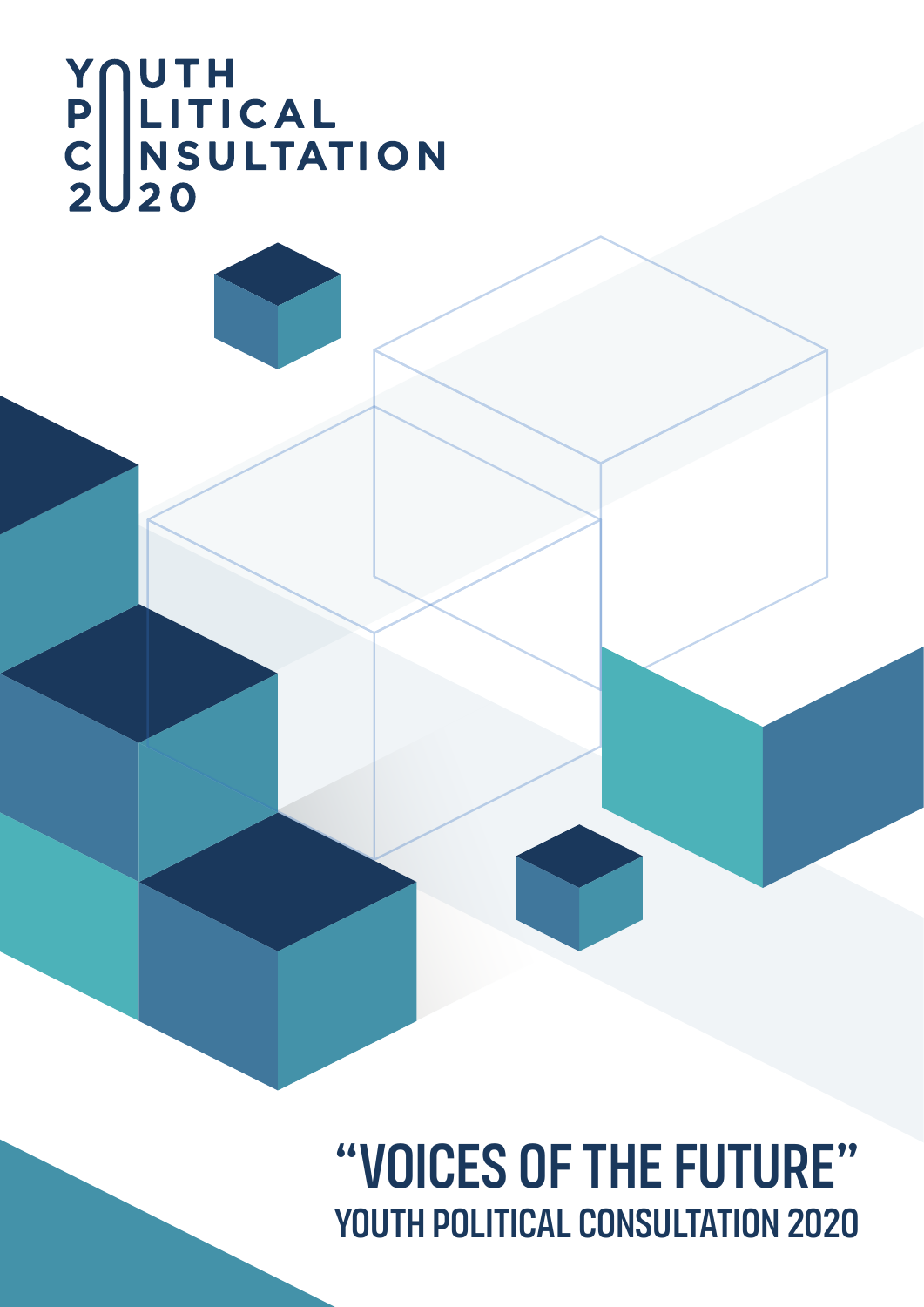## UTH **TATION**

# **Disclaimer**

This work is the result of a collaboration of a number of independent young Libyans.

All the efforts were under voluntary terms. The expenses of producing and advocating our work costed us approximately 1000LYD.

The content and views of our publications are unbiased, they represent the voices of thousands of Libyan youths. We are not sponsored by any party, corporation, or government.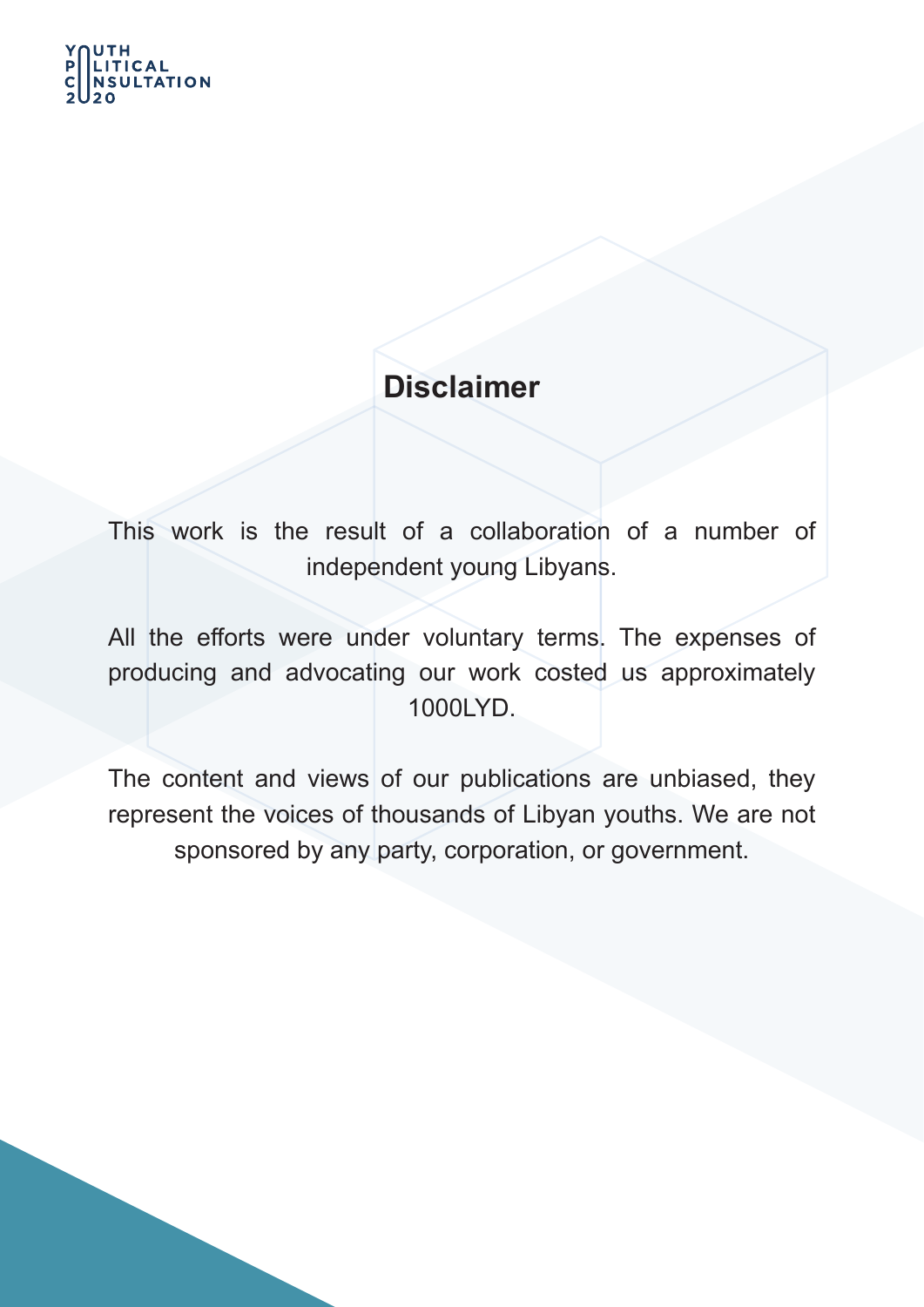# Y<br>P<br>C<br>SUITICAL<br>C<br>2020

# **Table of Content**

| The Political Landscape from a youth perspective 6 |  |
|----------------------------------------------------|--|
|                                                    |  |
|                                                    |  |
|                                                    |  |
|                                                    |  |
|                                                    |  |
|                                                    |  |
|                                                    |  |
|                                                    |  |
| Recommendations to decision-makers 23              |  |
| Recommendation for wider society 25                |  |
|                                                    |  |
|                                                    |  |
|                                                    |  |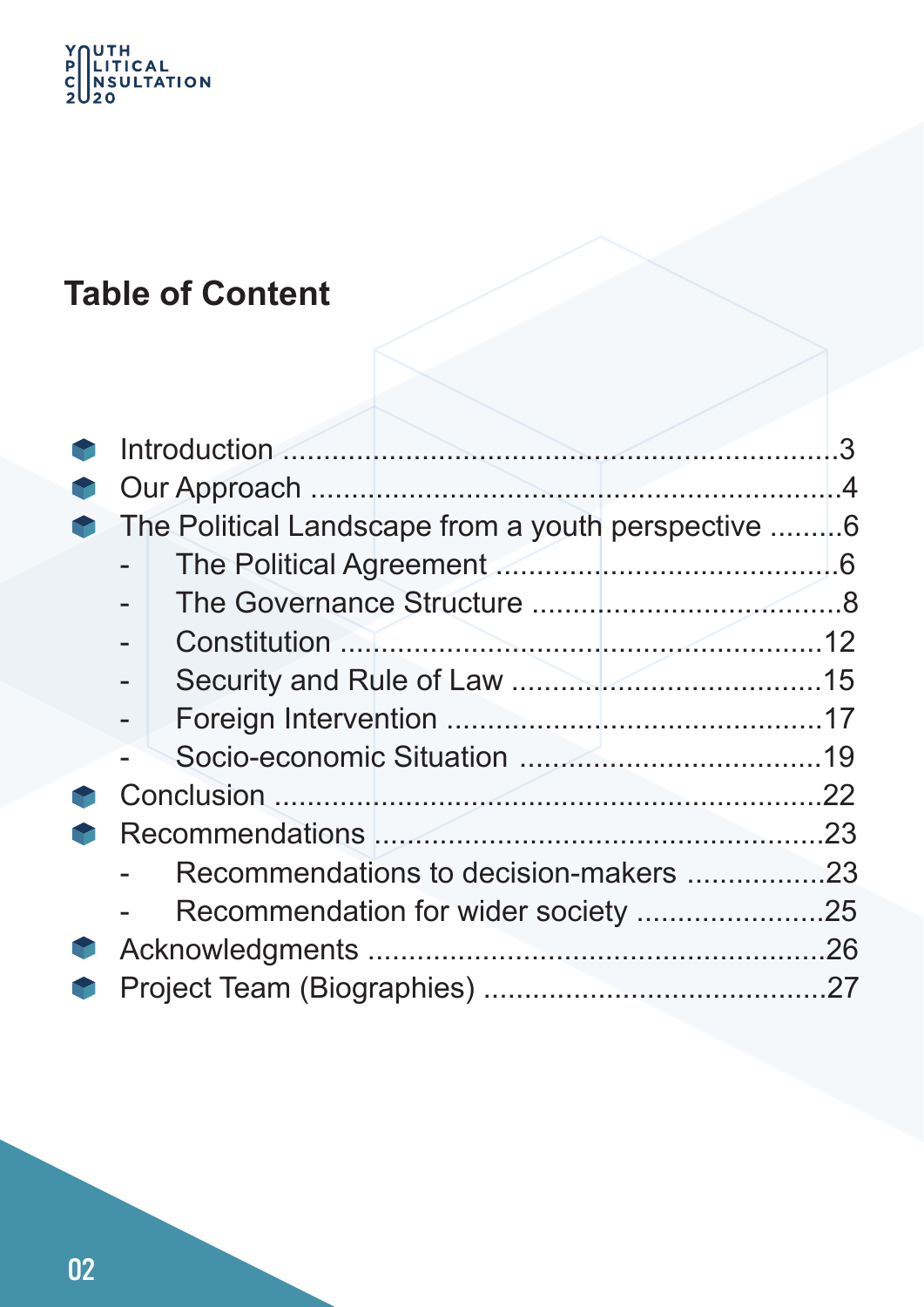

#### **Introduction**

Libya has been and is still going through an extraordinary period of complex and dynamic transformation and change. Since the fall of the Gadhafi Regime in 2011, Libya has struggled to successfully make the transition to democracy.

It has been nine years since the fall of the Gadhafi regime, through the nine years the living conditions and environment has been that of conflict, instability, crime (kidnapping, Human trafficking, smuggling, etc.), power outages, shortage of commodities, a deteriorating economy, a collapsed financial system, poor health services, a neglected education system, corruption, displaced people (internal & external).

Throughout the past few years, young people, the initiators of this historic change, have been one of the worst hit segments of society from the political chaos and armed conflict, during and immediately after the uprising, young people's hopes and aspirations were limitless, however the initial euphoria has subsided in the face of the immense scale of challenges encountered. Young people have to an extent moved from a state of unity and solidarity to polarization and division due to powerful forces of divide. There is a risk that young people might disengage and return to the old state of apathy due to the deteriorating political, economic and social situation, the slow pace of change and disillusionment with the system. It is critical that openness, hope, engagement and belief in making a difference is restored and maintained if the democratic transition is to be achieved.

Libya is known for having a young population. According to the 2006 census, Libyans aged between 15 and 44 years old represent more than half the population (51 percent). Some estimate youth to be two thirds of Libya's population. Aside from the minor disagreements on statistics, the undisputed fact remains that young people are the bulk of the country's population and are its most valuable resource. Unfortunately, with the ongoing conflict, Libyan youth were often seen and used as mere tools for warring factions. This has got to stop.

As the United Nations Support Mission in Libya prepares for a new round of political dialogue, it is important that the voice of independent young Libyans is heard. Based on previous experiences, young people are side-lined and are not adequately represented in the political dialogue. Given the failure of the previous political settlement, young people as the main stakeholder in Libya's future, have most to lose. Therefore, it is important that consensus among young people from across Libya is reached and certain points are agreed upon. In any future settlement it is of paramount importance that Young people's concerns are addressed and that young Libyan's perspectives are at the bedrock of any political settlement. The voices of Libyan youth must be heard because the future of the country is their future. This report aims to amplify and deliver these voices.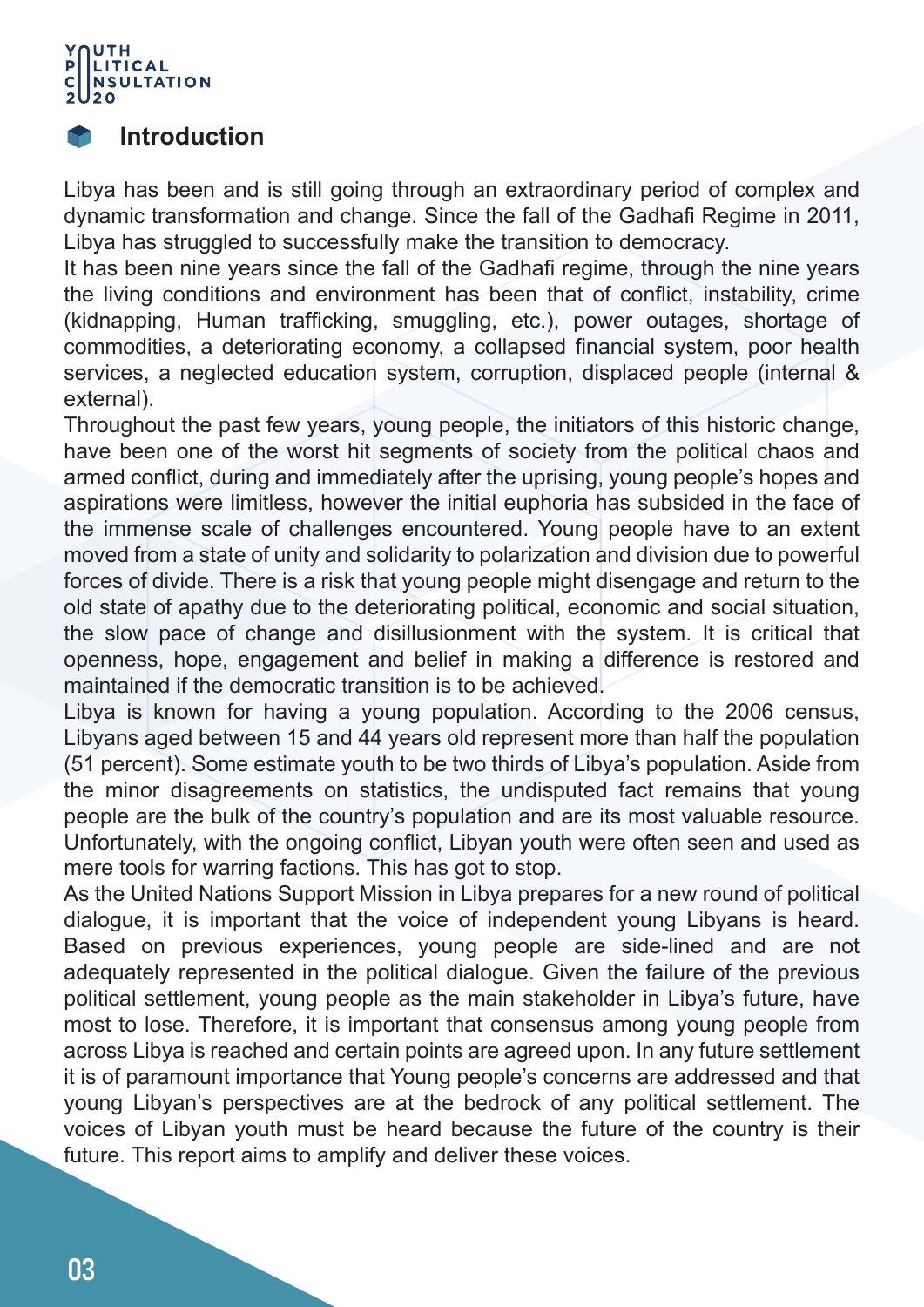#### UTH LITICAL **NSULTATION**

#### **Our Approach**

The primary purpose of our efforts was to create a general understanding of what young Libyans thought of the current political arena, what their views were regarding the upcoming political dialogue, and what their aspirations were in terms of outcomes and results from a new political settlement. Our consultation aimed at covering several crucial topics that are all entwined in Libyan Politics. The issues covered are; the political agreement, governance, the constitution, foreign intervention, security and socio-economics.

In the design phase, we elected a three-way consultation methodology that includes a survey, interviews, and focus groups. The reason we sought to combine the three consultation methods is to ensure that our research captures most aspects of the problem. We started with an online survey that went live on 292020/09/ and remained open for 15 days. The survey was shared with Libyan youth via social media and via direct contacts. By the closing date, 1500 people participated in the survey, mostly aged between 18 and 44 years old. The main age groups were 18 to 24 years old (35 percent) and 25 to 34 years old (41 percent). Our survey sample was biased in terms of gender with males being almost two thirds (64 percent) and females being the remaining 36 percent. We recognize and acknowledge the biases that come with an online survey like ours.

|       |                 | Less than 18 |
|-------|-----------------|--------------|
| 35-44 |                 | 5.2%         |
| 18.5% |                 |              |
|       | Distribution of |              |
|       | participants    | 18-24        |
|       | based on age    | 35.0%        |
| 25-34 |                 |              |
| 41.3% |                 |              |
|       |                 |              |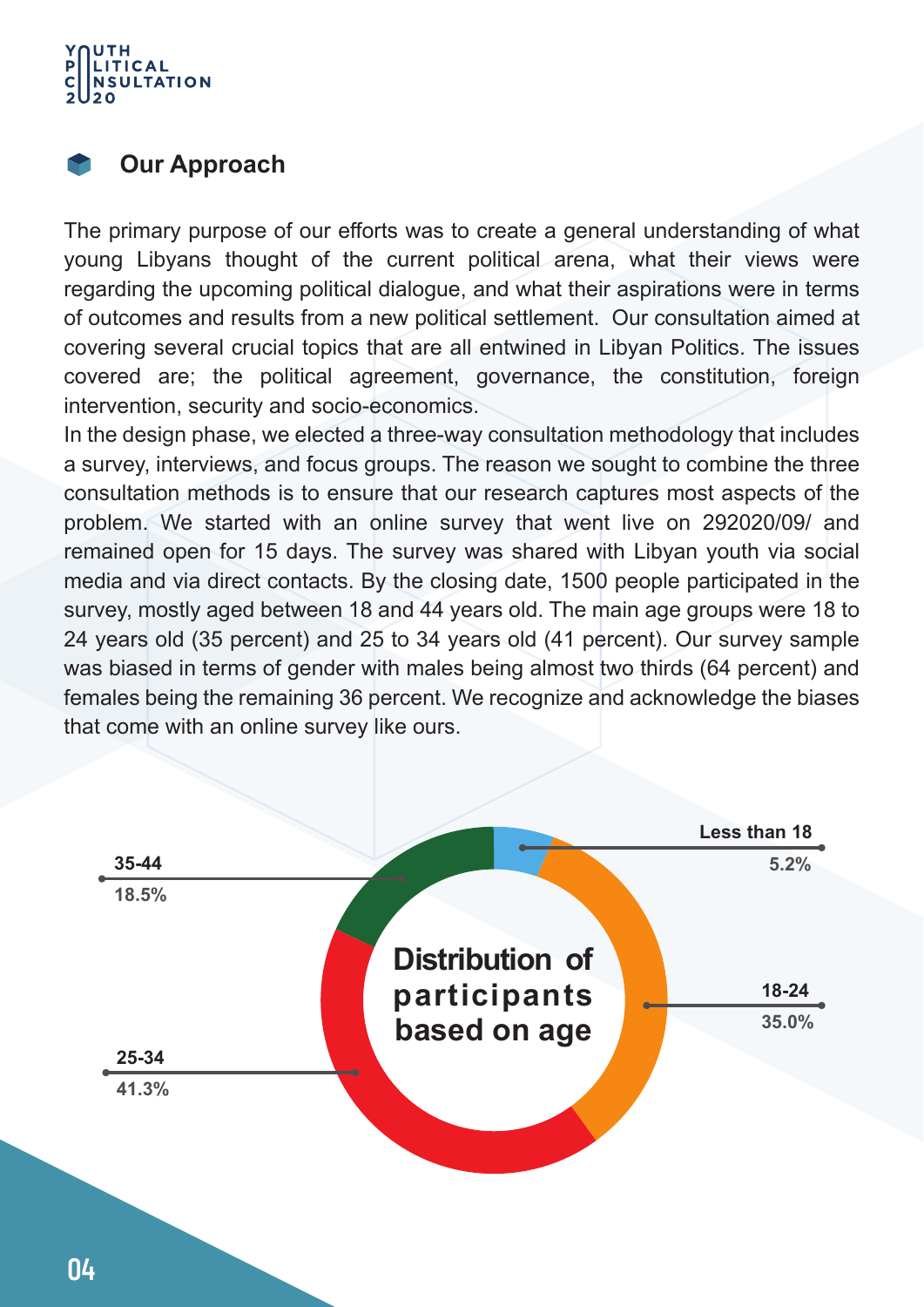#### UTH **LITICAL SULTATION**

We also conducted interviews with activists and Libyan youth from different parts of the country. The interviews were conducted either in-person or via Zoom video conference between 222020/09/ and 102020/10/. We conducted 11 focus groups with a total of around 80 participants, also via Zoom video conference. For both the interviews and the focus groups, we made sure that our participants represent the actual distribution in terms of gender. Notes from the interviews and focus groups were collected, processed, and used to derive recommendations. In total, approximately 1,580 number of people participated in this consultation project. These people come from more than 40 cities across the country; some were Libyan youth residing in other countries.

**Tripoli, Benghazi, Musrata, Al-Bayda, Zultan, Agelat, Kufra, Al-Khums, Surman, Al-Qatroun, Tarhouna ,Az-zawiyah, Darnah, Janzour, Sabratha, Zintan, Al-Marj, Al-Jmail, Zletan, Jalo, Bani Walid, Murzuq, Sirt, Yafren, Gasir Ben-Ghasher, Tajoura, Gheryan, Tobruq, Al-Brega, Qaser Khiar, Ajdabya, Weddan, Sabha, Kabou, Shahat, Mselata, Gara-Bouli, Hun, Juffrah, Zwara.**

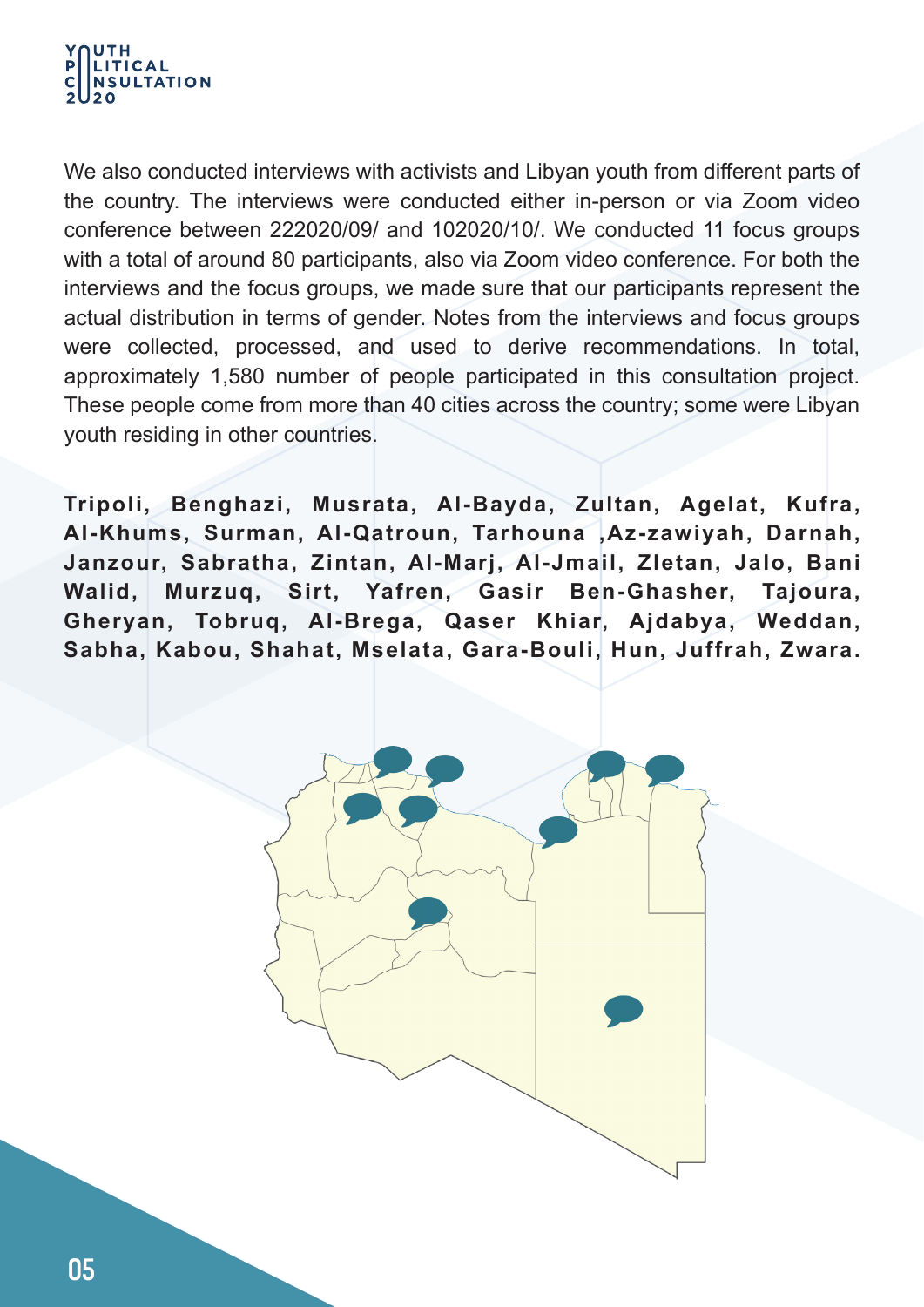

#### **The Political Landscape from a youth perspective Service**

#### o **The Political Agreement**

Libya today is drowning in a sea of corruption; political, financial, and administrative corruption have caused the living conditions to deteriorate for most Libyans. People are often seen standing in long lines at the banks to withdraw the allowed small amounts of money or at government agencies to issue a passport or process a document. Political actors and armed groups have been engaging in endless cycles of violence and shady deals that only prolong the suffering of Libyans. It is, therefore, no surprise that almost five years after the singing of the Libyan Political Agreement (LPA) in December 2015, both the agreement itself and the political bodies it created and Legitimized have failed to gain the trust of the public. The Libyan youth, as per the results obtained by this report, are growing dissatisfied with the current governing bodies. An overwhelming majority of respondents holds the belief that the Agreement failed (79 percent) and that the current bodies - the Presidential Council, the House of Representatives, and the High Council of State are no longer legitimate representatives of the Libyan people (90 percent). It is evident, therefore, that the distrust and frustration among Libyan youth are reaching unprecedented levels. This frustration turns into skepticism toward the prospects of any new agreement that is based on amendments and revisions to the 2015 LPA.

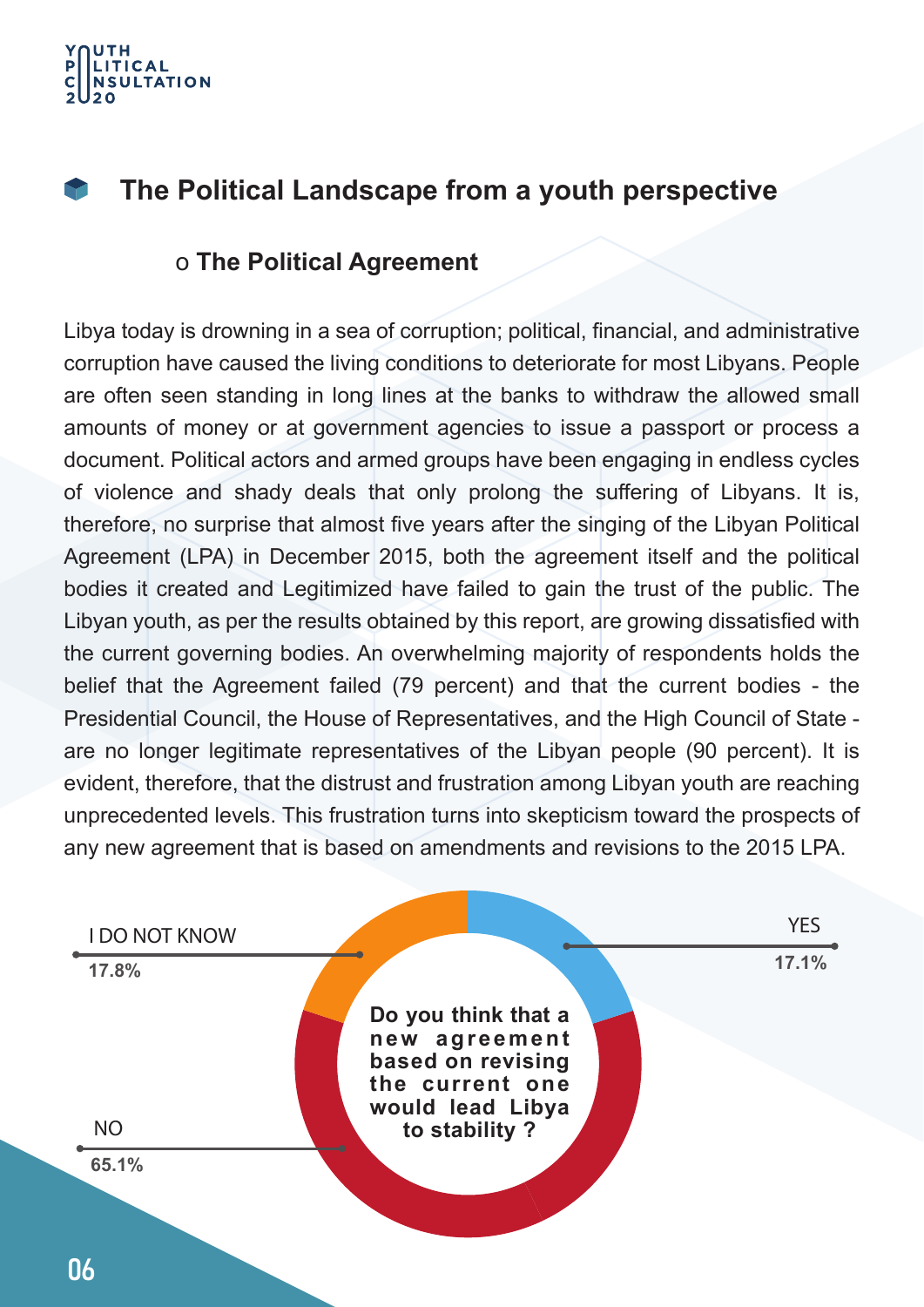

**Do you believe that the institutions derived from the political agreement (Presidential Council, High State Council, House of Representatives) have been successful in conducting their duties?**



#### **The Way Forward:**

The Libyan youth insist that any new agreement must avoid recycling the same bodies that previously failed to serve the public. The new agreement must ensure the dissolving of all existing political bodies - the PC, HoR, and HCS because they have proved incompetent and incapable of putting the public's interest before their own.

For the new agreement to succeed, it needs to be supported and endorsed by the Libyan people and by all political actors. "Rushing an agreement that is not endorsed is not acceptable," as one participant articulates.

Transparency and openness are key to success. The political dialogue process must be transparent and avoid the secrecy often associated with shady deals. The transparency is all the more important as the public are extremely skeptical and distrustful of the political elite. One way to achieve this goal is by broadcasting the dialogue sessions for the public to understand the positions and decisions of the participants.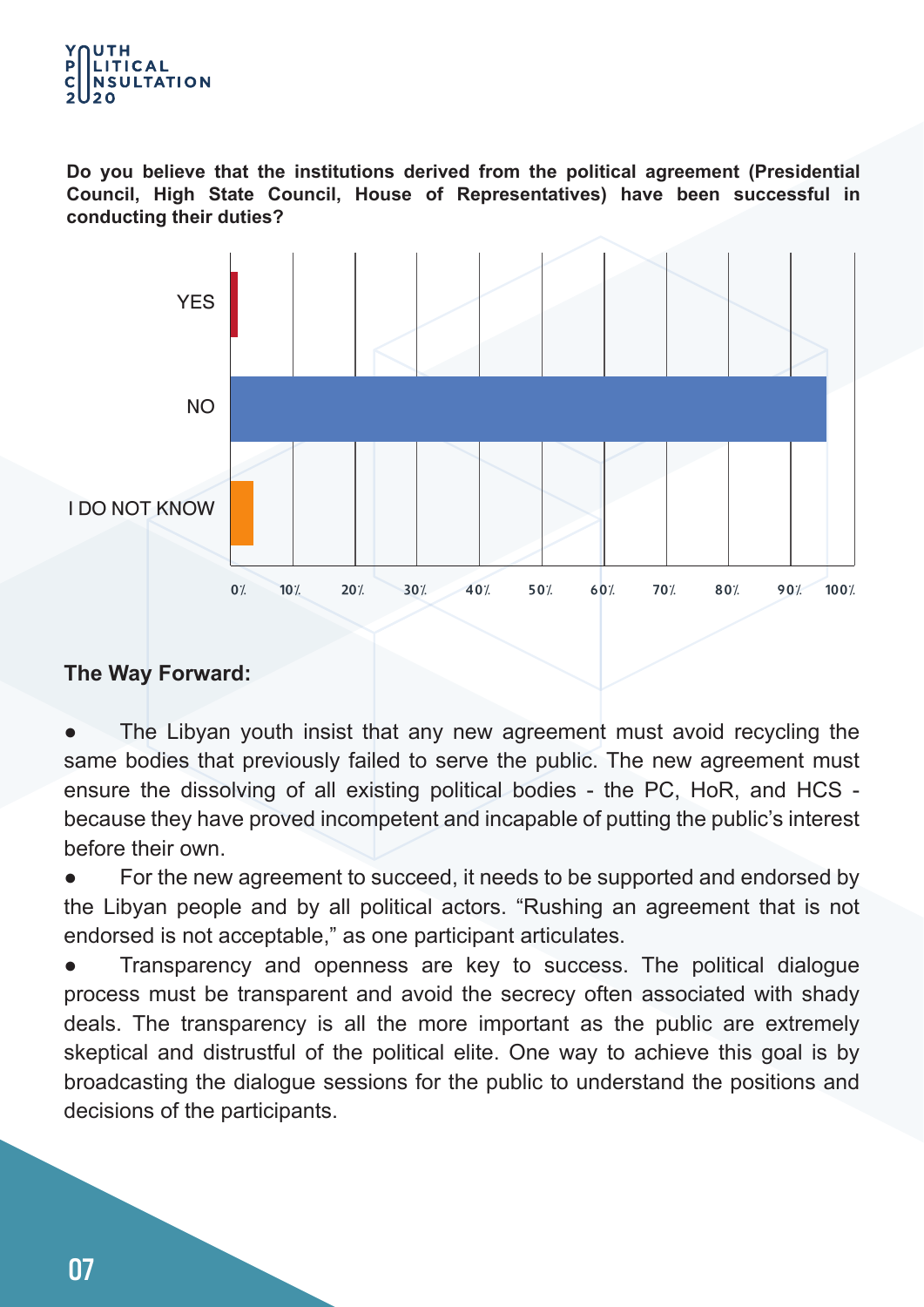#### UTH **LITICAL ISULTATION**

Accountability is a critical tool that would ensure the successful implementation of the agreement. There must be a mechanism put in place for the purpose of monitoring the work of the various political entities resulting from the agreement. The Libyan youth recognize the need for an independent, perhaps external, actor to conduct the monitoring and evaluation process. Violations of the agreement must be reported, and those who commit the violations must be held accountable.

The new political agreement must present a clear, concise roadmap that includes the state's priorities and outlines the responsibilities of each branch of government during the new phase of transition.

#### **o The Governance Structure**

The current governance structure is the outcome of the 2015 agreement. It is apparent that the structure is malfunctioning and ineffective. The various governing entities failed to cooperate and keep each other in check. Instead, each body attempted to overrule the other bodies. The lack of clarity in the agreement and its application contributed to the confusing overlap of powers between the Presidential Council, the government, the HoR, and the HCS. In addition, these bodies, through personal and ideological ties, have deployed the independent regulating bodies, such as the Central Bank and the Audit Bureau, as tools of political maneuvers. Libyan youth are eager to see an end to the cycle of "transitional periods" the country continues to find itself in. They want to avoid the repetition of the 2015 agreement scenario in which the Government of National Accord remained in power years more than its agreed-on term, similar to the legislative bodies. Even with a new political agreement, the youth largely prefer a short timeframe, within a year, for the temporary arrangement to end.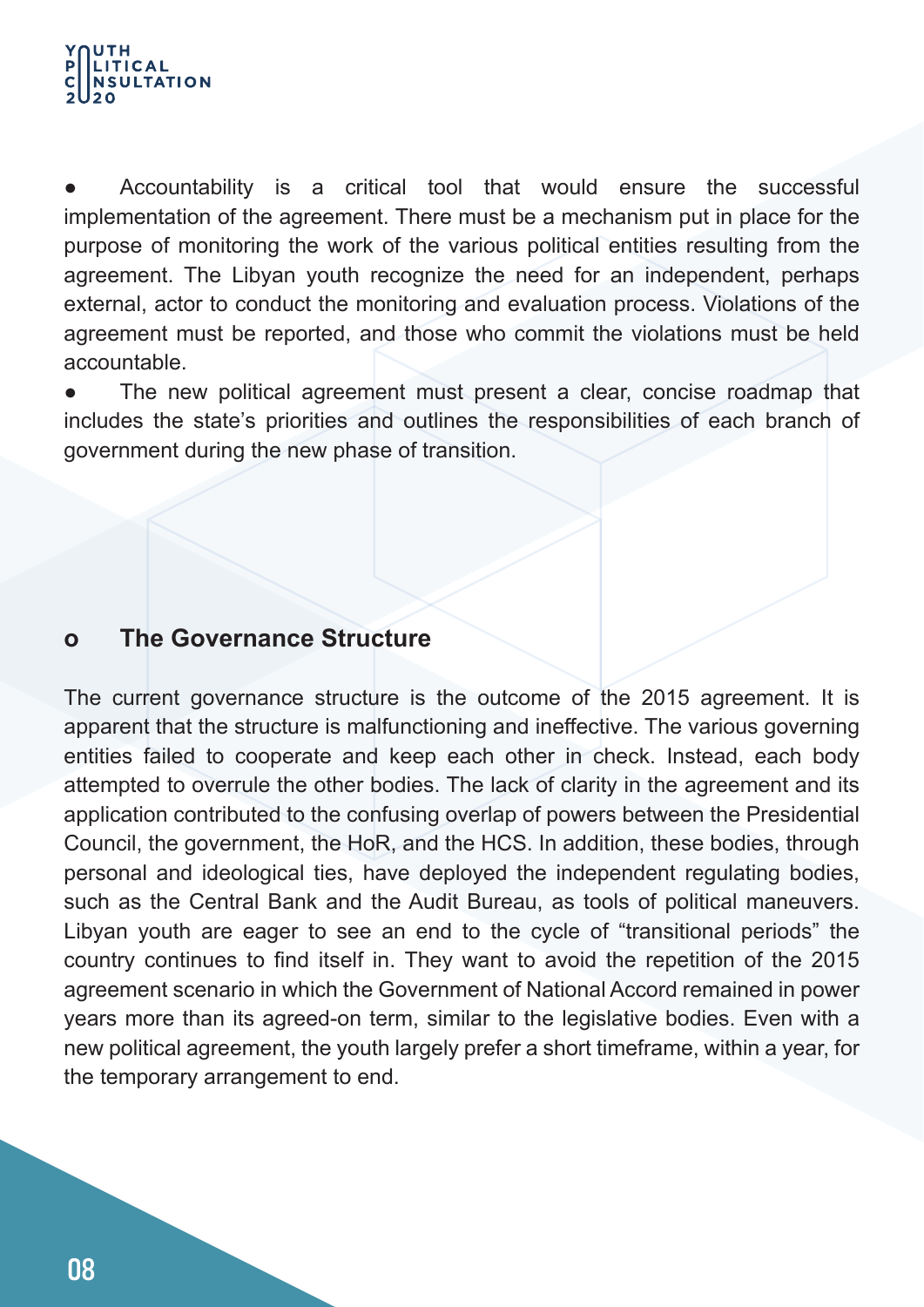#### UTH<br>LITICAL<br>NSULTATION Y<br>P  $\overline{2}$ 2٥|



#### **How long the new political agreement last ?**

#### **Are the existing bodies' legitimate representatives of the Libyan people?**

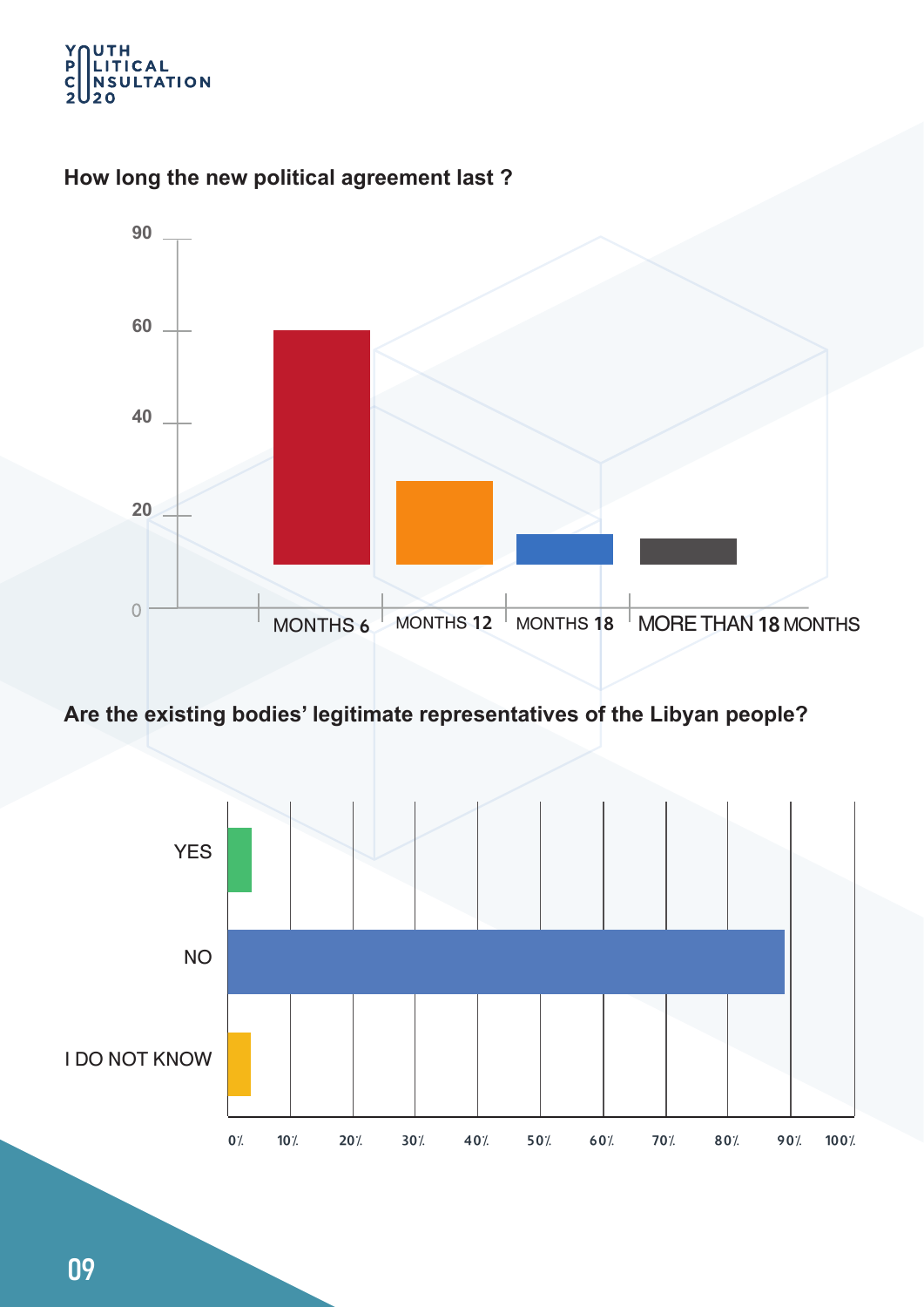#### UTH **ITICAL ULTATION**

**Do you believe that all existing bodies (PC, HoR, HSC) need to be dissolved and a completely new political agreement (road map) needs to be instated?** 



#### **The Way Forward:**

The new government must focus on providing basic services to the public. "Services are not a political tool," so they should be separated from the political arena.

The duration of the new government should be based on the tasks and objectives it is required to achieve. Monitoring and evaluation plays an important role in checking the government performance. A mechanism to act if the government fails to achieve its objectives must be put in place.

There is a need for a legislative body to keep the executive in check. However, this body needs to be restructured either by merging the two current bodies or by naming the national dialogue committee as the sole legislative entity. This entity must have limited legislative powers focused mainly on oversight and legislating for timely issues like elections and referendums.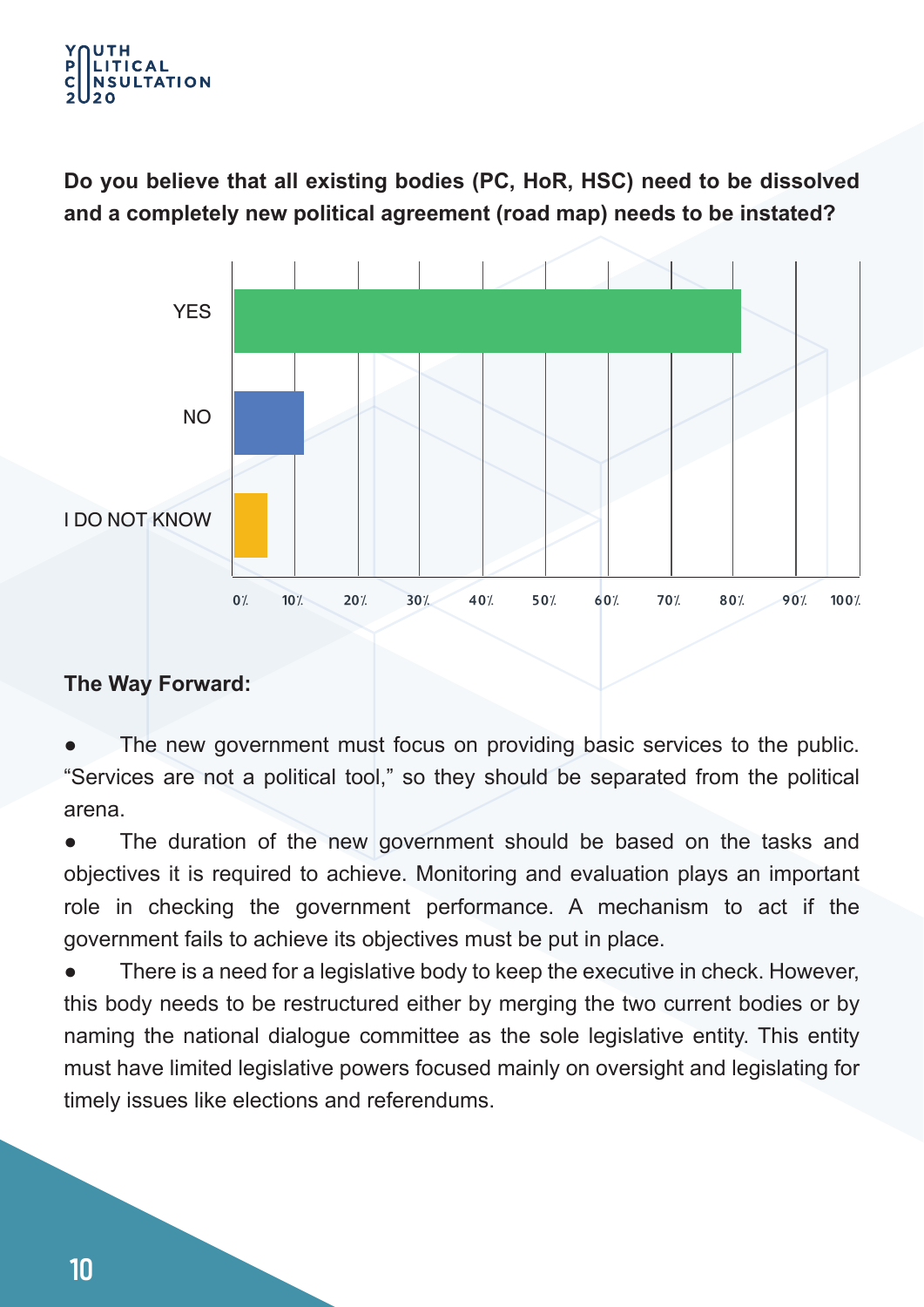#### UTH LITICAL **NSULTATION**

The independent and sovereign institutions need to be included in the political dialogue process. These institutions should be restructured to ensure inclusivity. Their performance must be monitored with a mechanism to replace leadership if it fails to achieve objectives. Any appointment to such positions must be based mainly on merit.

• Decentralization is key. The government should revisit the different local government legislations and empower municipalities by delegating responsibilities and setting up revenue sources.

The new government should put fighting corruption on its top priority list. Digitalization and transparency are important for an efficient and effective governance. One way to achieve this is by issuing a law that grants access to information for the public.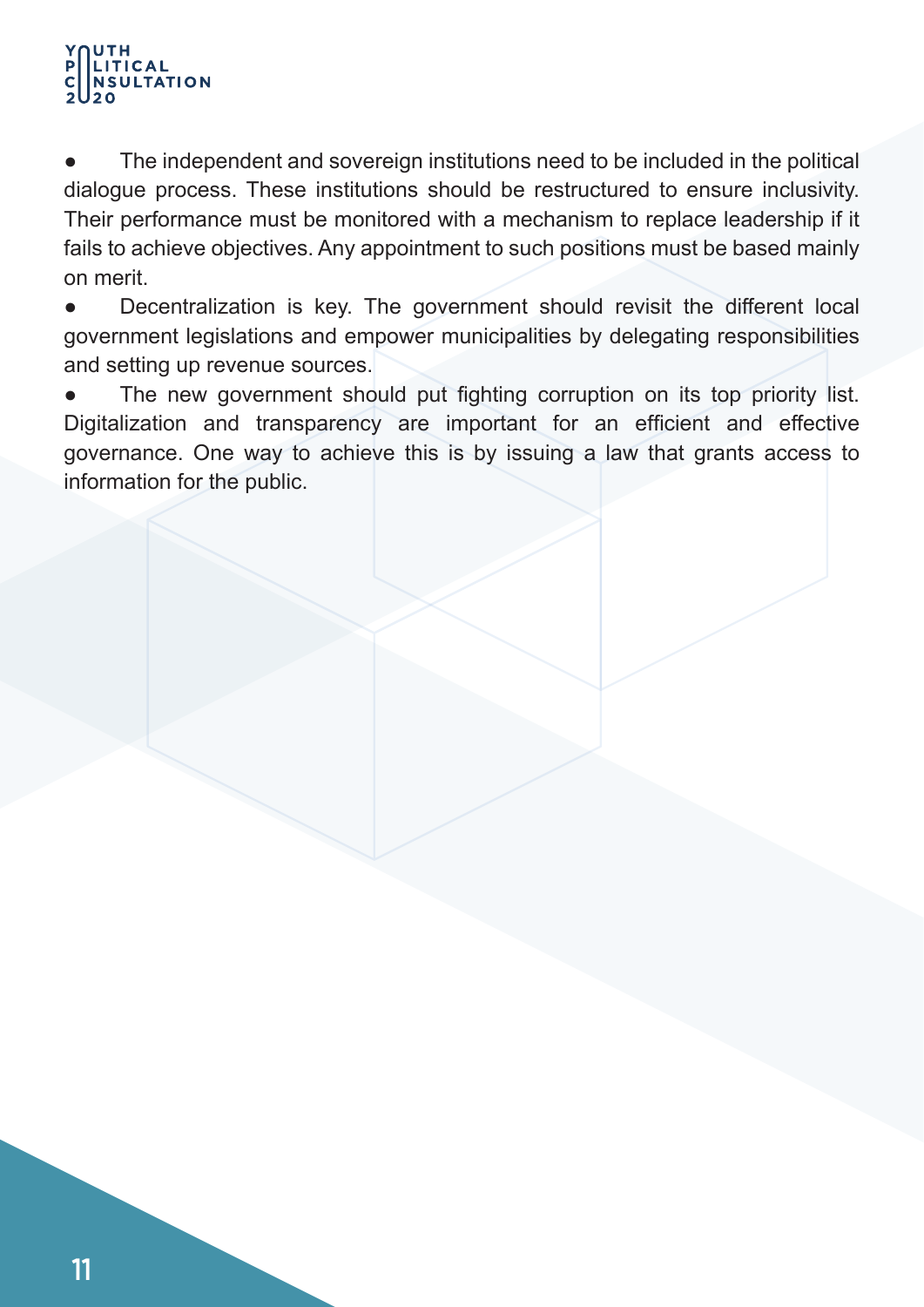#### UTH **LITICAL NSULTATION**

#### **o Constitution**

The Libyan youth recognize the importance of the constitution for the future of the country. More than three fourths of respondents say that the constitution must be a part of any political agreement. An overwhelming majority want to see a referendum on the constitution (89 percent) within a year (95 percent). However, only 29 percent of respondents indicate they are aware that the Constitution Drafting Committee submitted its final draft of the new constitution. The youth express their optimism in this matter; 65 percent believe that a new constitution would contribute to ending the ongoing crisis in the country. The majority of respondents oppose the holding of any general elections without a constitutional basis. Whether the current Constitutional Declaration is a sufficient basis is, however, a matter of disagreements.

#### I DO NOT KNOW

**19.7%**

**34.6%**

NO

**Do you think revising the constitutional declaration would be sufficient for elections ?**

**45.8% YFS**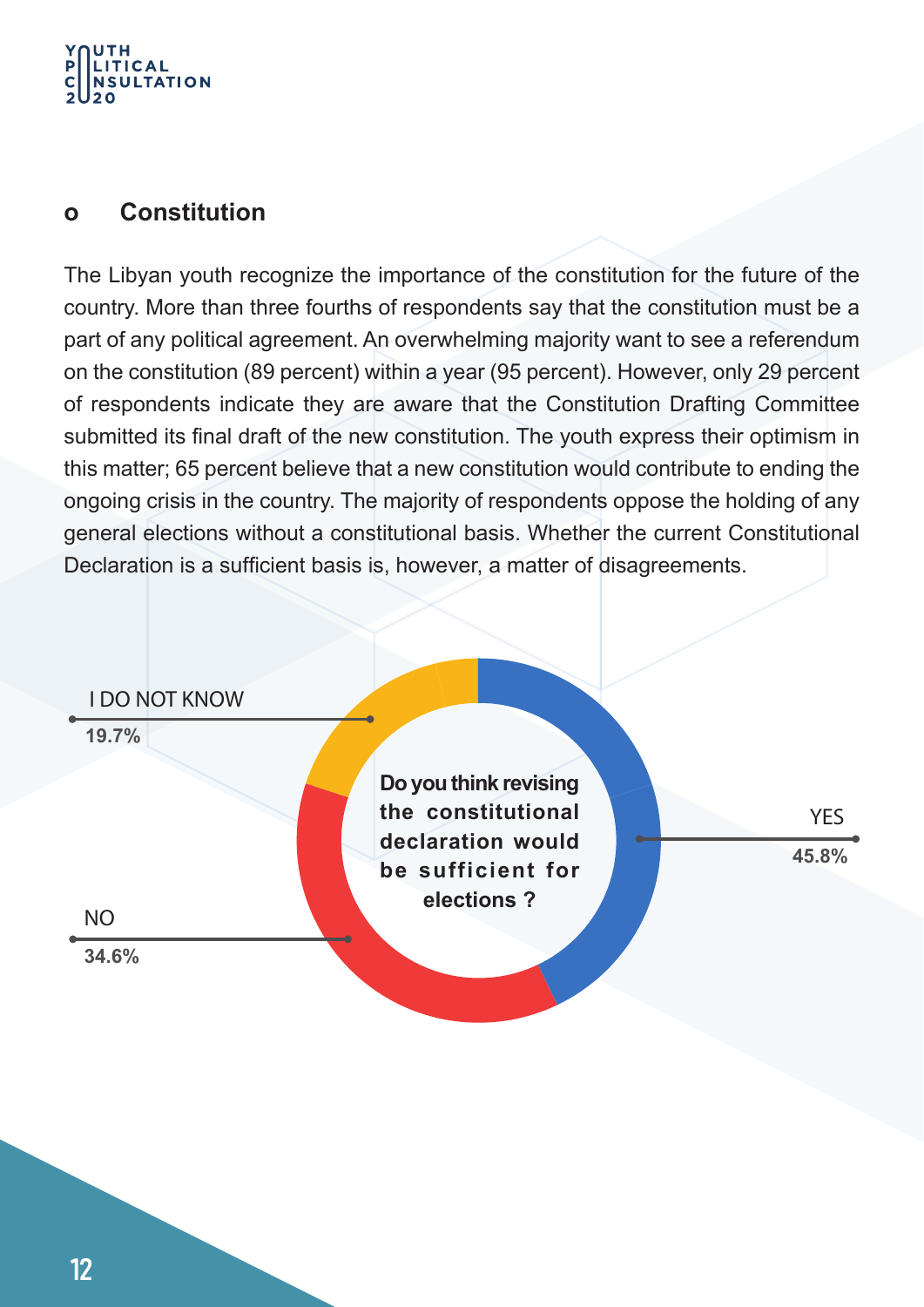

**Would general elections (presidential & parliamentary) without a constitutional basis be acceptable?** 



**Do you believe that the Constitution should be put-out to the public for referendum?** 

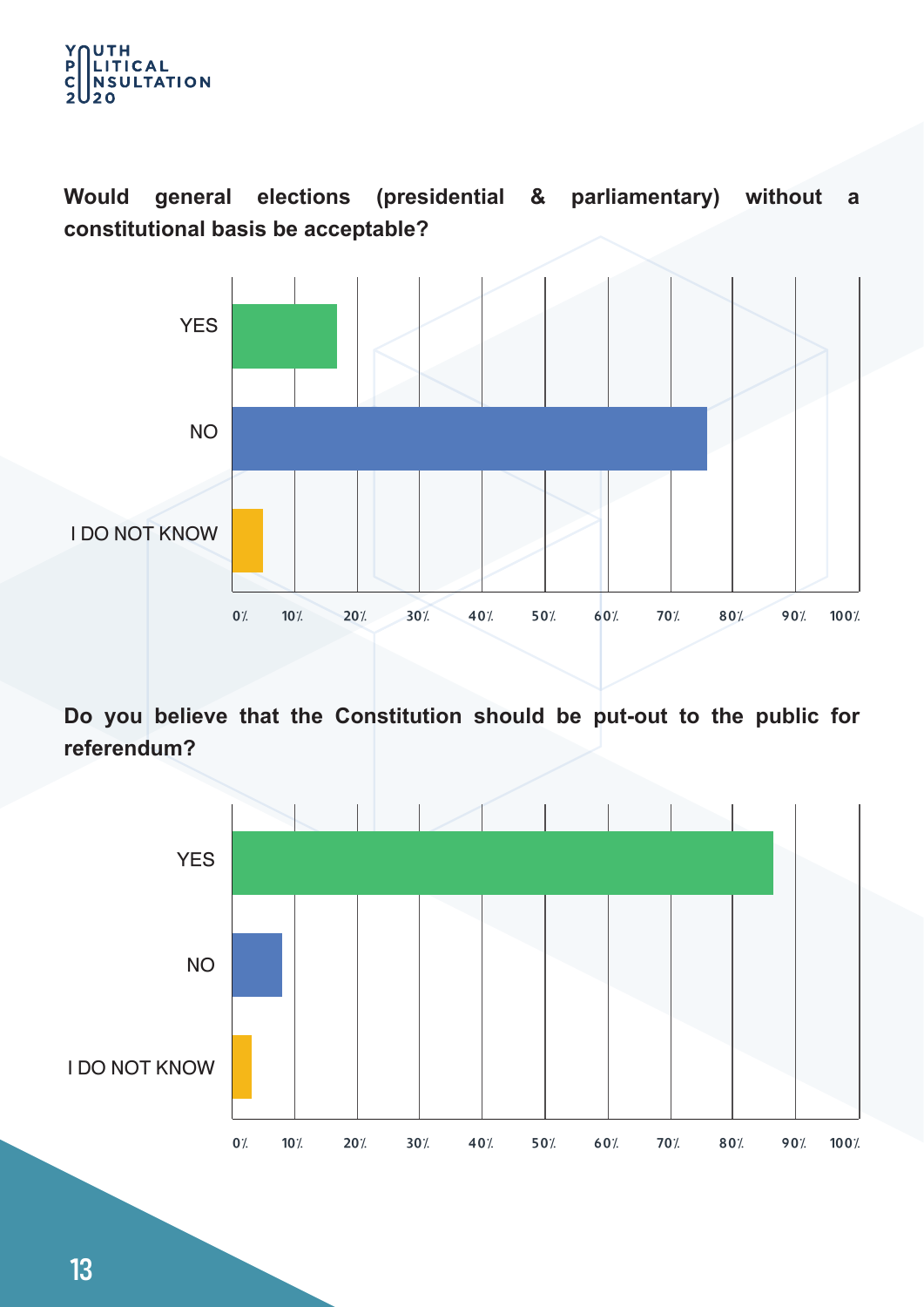# **ITICAL JLTATION**

#### **The Way Forward:**

Any new political settlement must be reached within the framework of the Constitutional Declaration.

The current draft of the constitution needs to be revisited and revised to address the objections presented by minorities and others. There is a need for a national consultation to understand the grievances of local communities and to integrate them in the new constitution.

The government must prepare for a national referendum on the constitution. Preparations need to feature campaigns to raise awareness and programs of civic education. These efforts must aim to ensure public buy-in to reduce conflict and disagreements over the constitution.

General elections without a constitutional basis are unacceptable.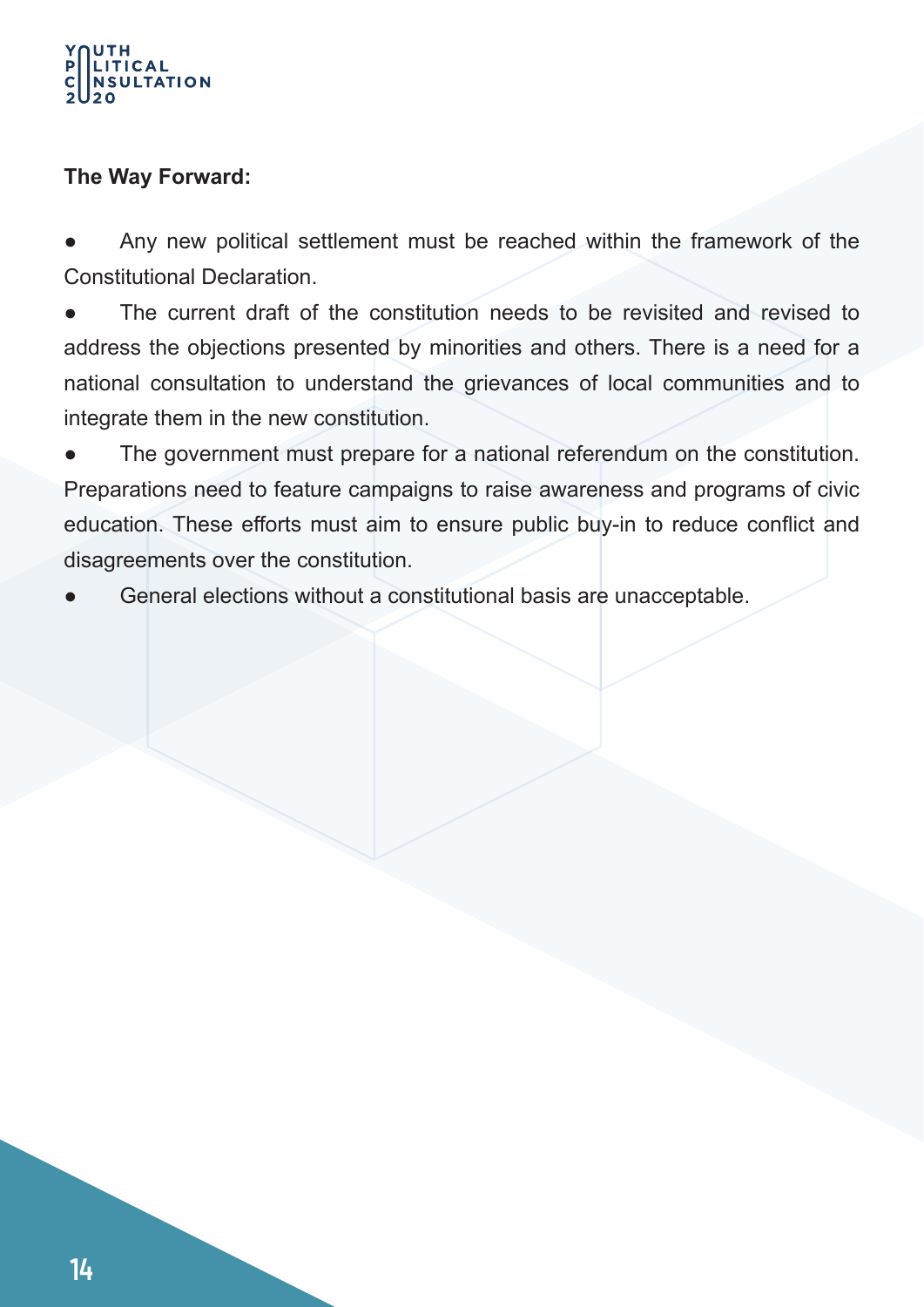#### UTH **ITICAL ULTATION**

#### **o Security and Rule of Law**

The security question remains one of the most complicated issues facing the country today. With various armed groups spread across the country, implementing security measures are rendered nearly impossible. Several armed groups either protect or threaten officials to force them to act in the interest of the armed group itself. They are engaging in organized crime and illegal trade, including trafficking. The respondents view the currently-existing security forces negatively. The majority think that these forces do not support a democratic transition (85 percent) and cannot contribute to building a democratic state (78 percent). The youth attribute that to the forces' loyalty to their own leaders, regions, and interests instead of the country. These groups also benefit from the chaos and instability; therefore, it is expected that they seek to maintain the current status.

**With regards to the security situation; are the current security apparatus fulfill their duties of enforcing law and order and protecting Libya's sovereignty?**

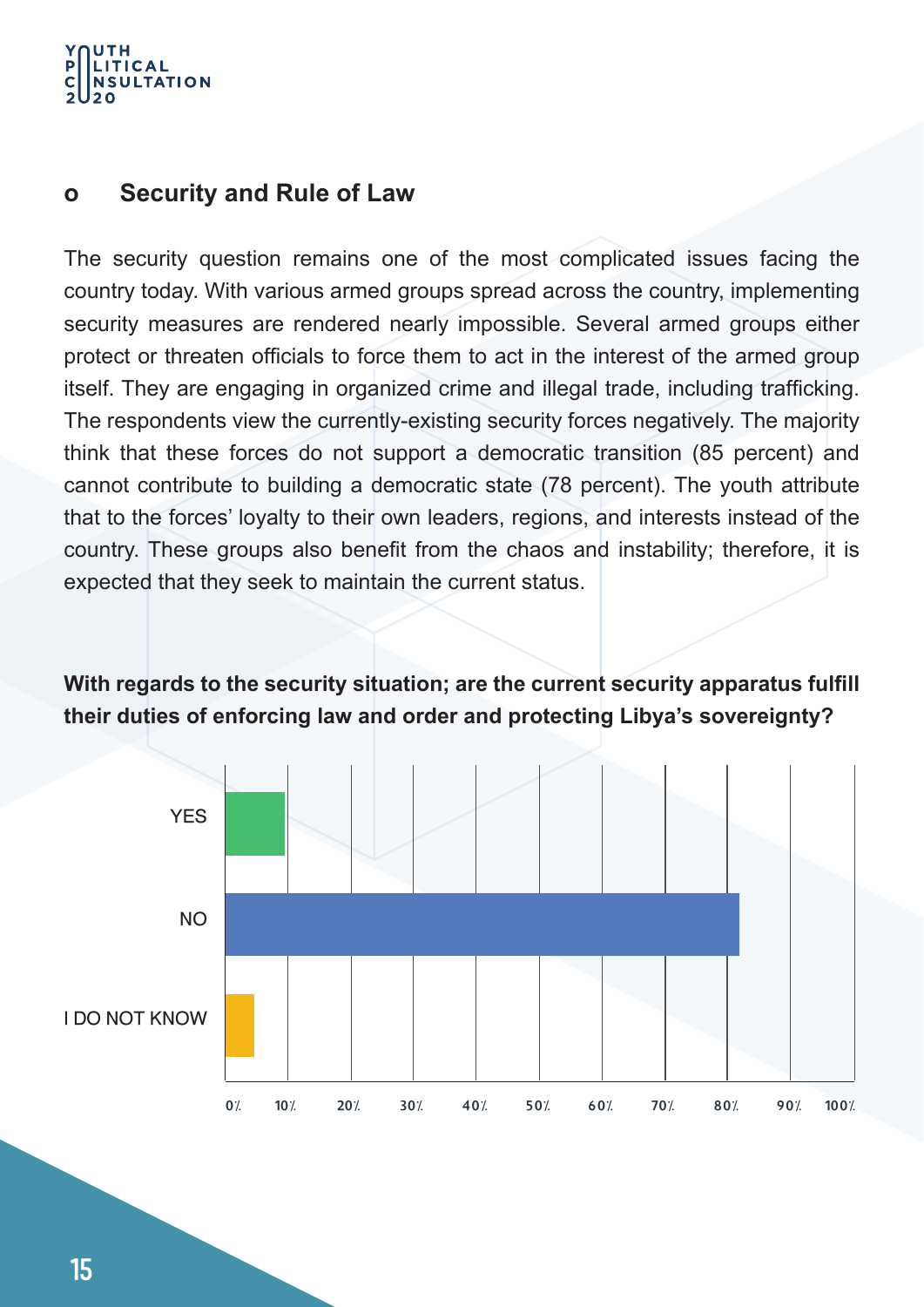#### UTH LITICAL **ULTATION**

**Are the existing security formations, supporting the democratic transition of Libya?**



#### **The Way Forward:**

The first step must be to reunite the divided security forces, let that be the military, police, or other security agencies, through a mechanism that prevents any one side from monopolizing the leadership of these forces.

These forces must not be allowed to engage in any political activities. They must also be re-trained to improve their efficiency, refocus their loyalty and understand their role.

Armed groups that do not dissolve voluntarily or join the state agencies must be confronted and dismantled.

The state must fight corruption within the security forces. Those who have committed crimes must be isolated and punished.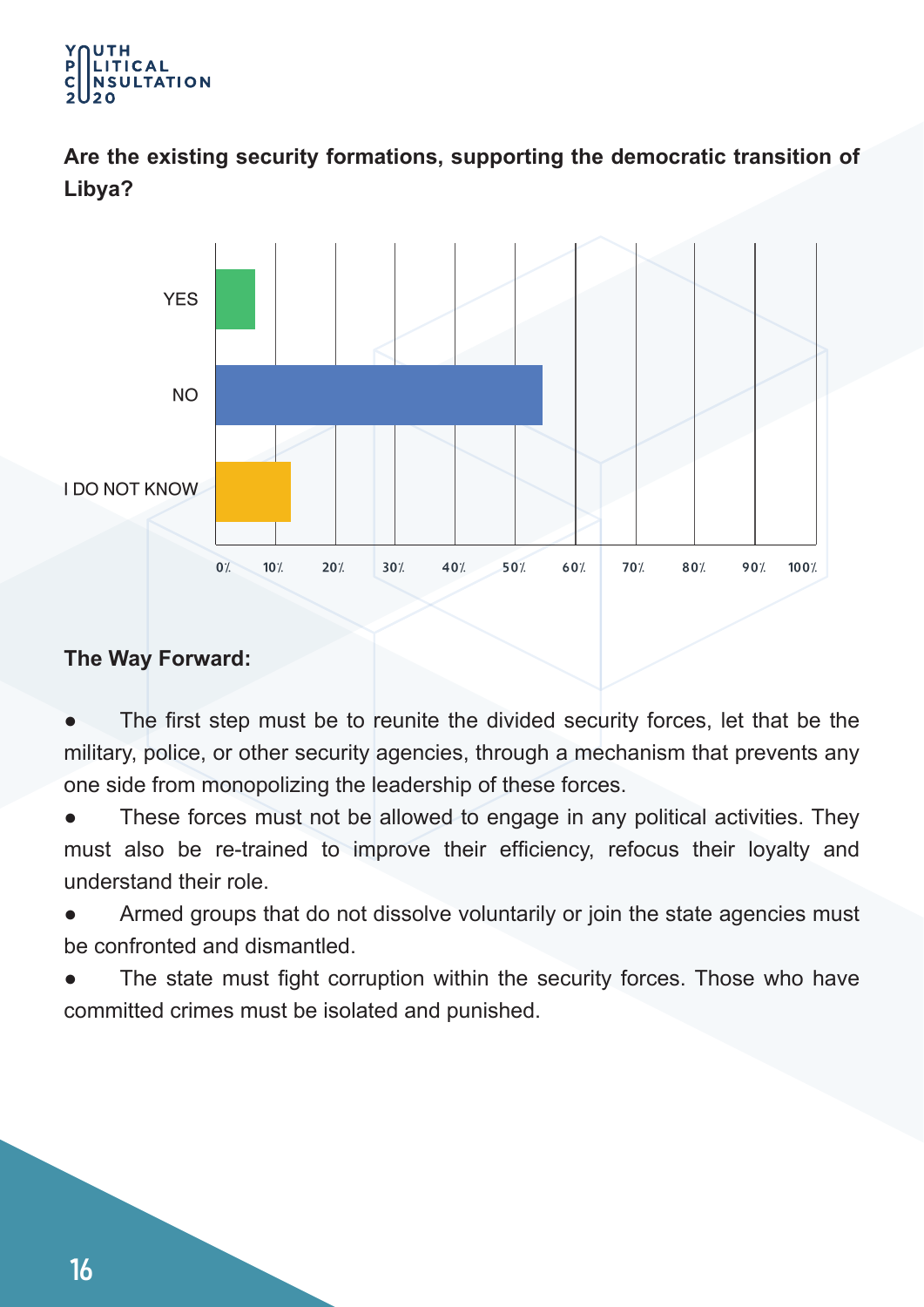#### UTH **LITICAL ISULTATION**

#### **o Foreign Intervention**

There is a consensus among survey respondents that foreign interventions are worsening the situation in Libya as many regional and global powers continue to fuel the conflict through the funneling of funds, weaponry, and equipment to the rivals. An overwhelming majority (88 percent) say that such interventions present obstacles for Libyans in the current transitional period. Therefore, most respondents express their opposition to any foreign military intervention. Even the idea of a UN peace-keeping mission does not appeal to young Libyans.

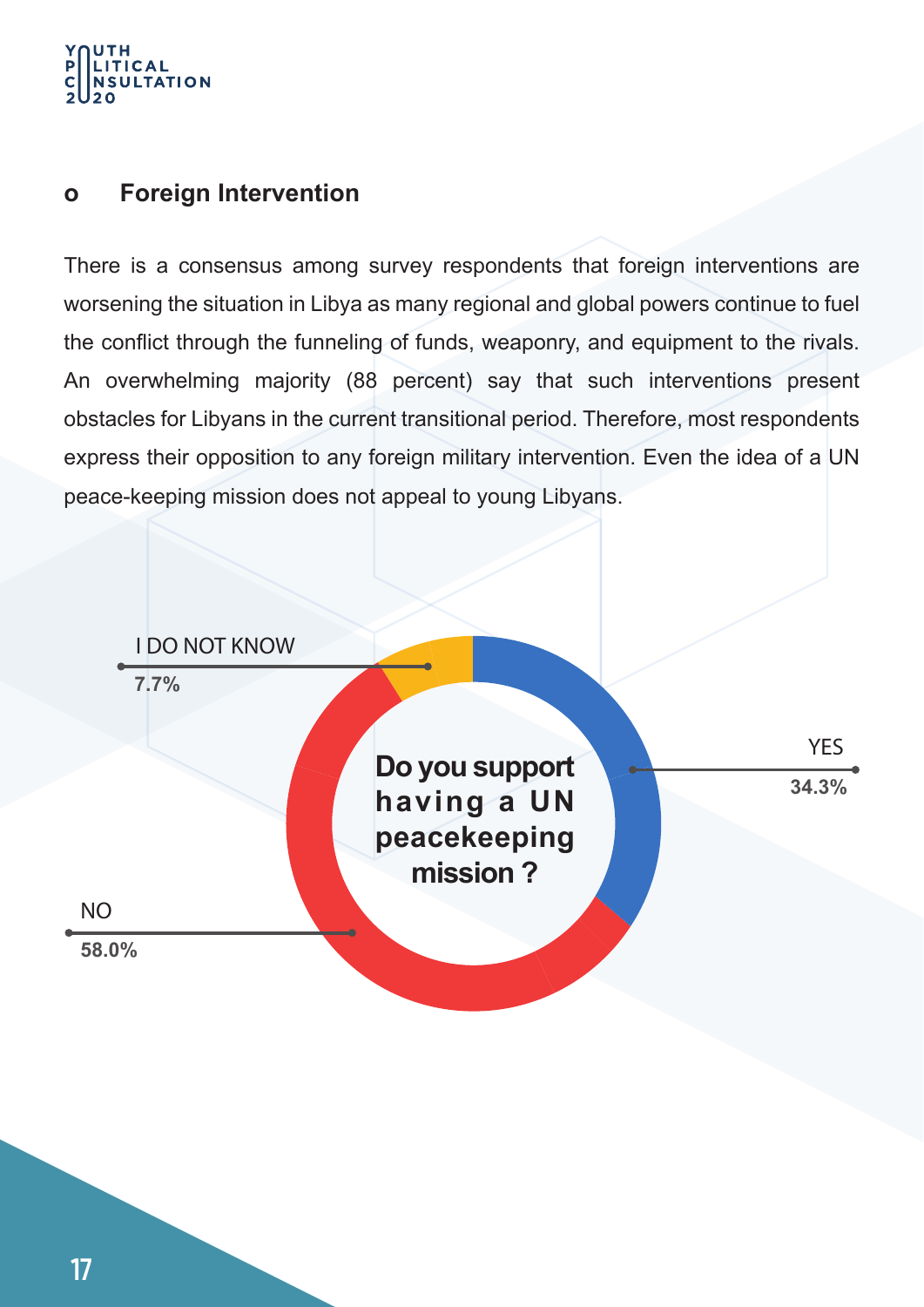#### UTH **ITICAL ULTATION**

**Do you believe that the foreign intervention into Libyan domestic affairs is helping or hindering Libya's transition?**



#### **The Way Forward:**

There is a clear agreement among Libyans that foreign interventions are harmful. Therefore, the government must ensure that all foreign fighters are leaving the country as soon as possible. The security track and the 55+ talks are beginning this process; but it must be completed in order to achieve stability.

There is a need for a national code of conduct that prevents the different actors from hiring and accepting foreign fighters and mercenaries to fight on Libyan soil.

● The national code of conduct needs to ensure that the various actors do not seek funding or support from foreign governments in waging wars or attacks on fellow citizens.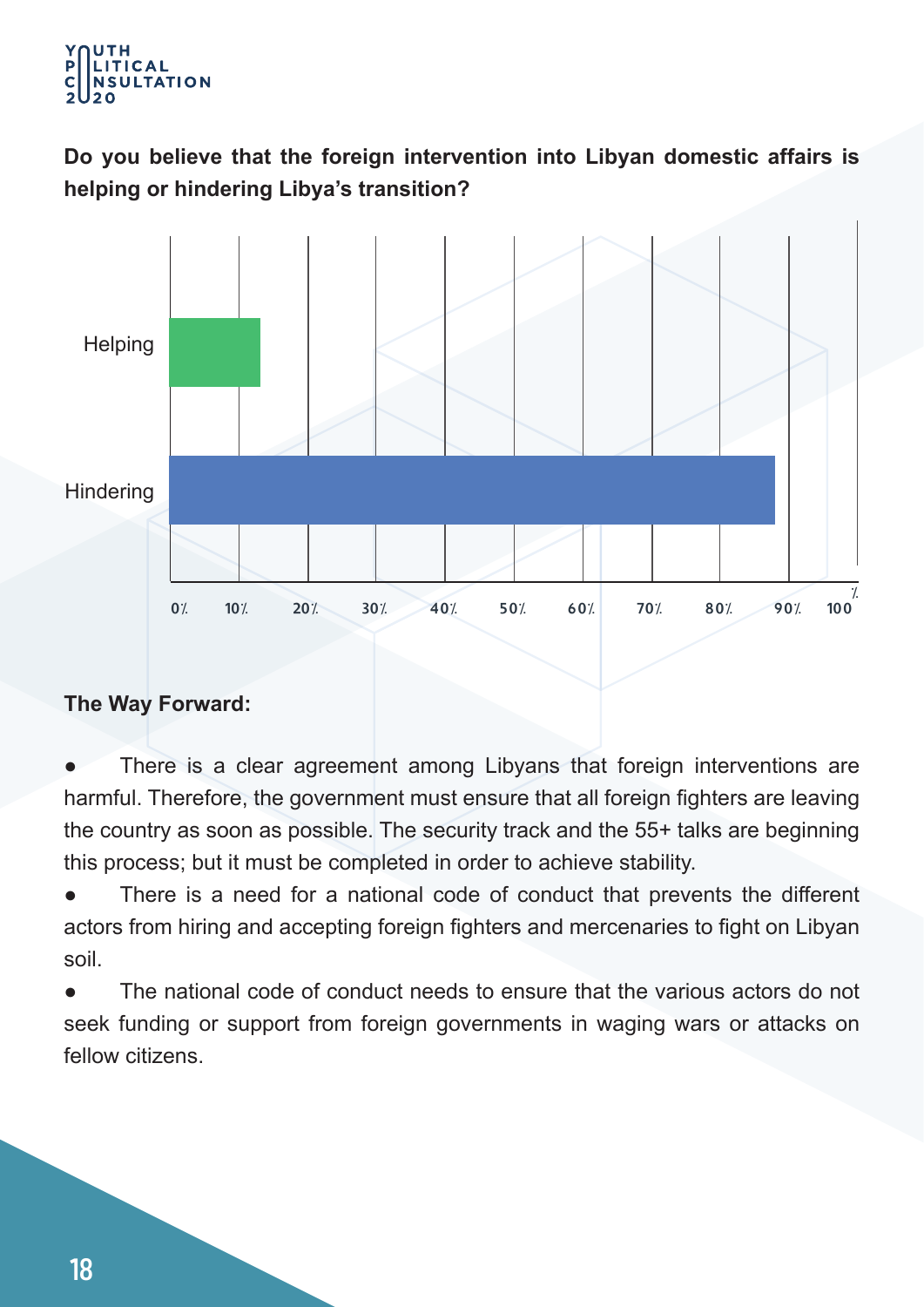# **ITICAL ULTATION**

#### **o Socio-economic Situation**

Most participants emphasize the importance of reaching an agreement that ensures an equitable distribution of wealth as a prerequisite for sustainable stability in the country. Some participants from the South and the East state clearly that they perceive themselves as less fortunate and disadvantaged when it comes to economic opportunities. There seems to be a consensus that Libyans do not have an equal access to opportunities in general (93 percent). In addition, 91 percent of respondents say that they face great challenges in terms of movement within the country because of identity-based detention and insecurity generally. It is quite saddening, though understandable, that the majority expressed that they considered or are currently considering immigrating from the country.

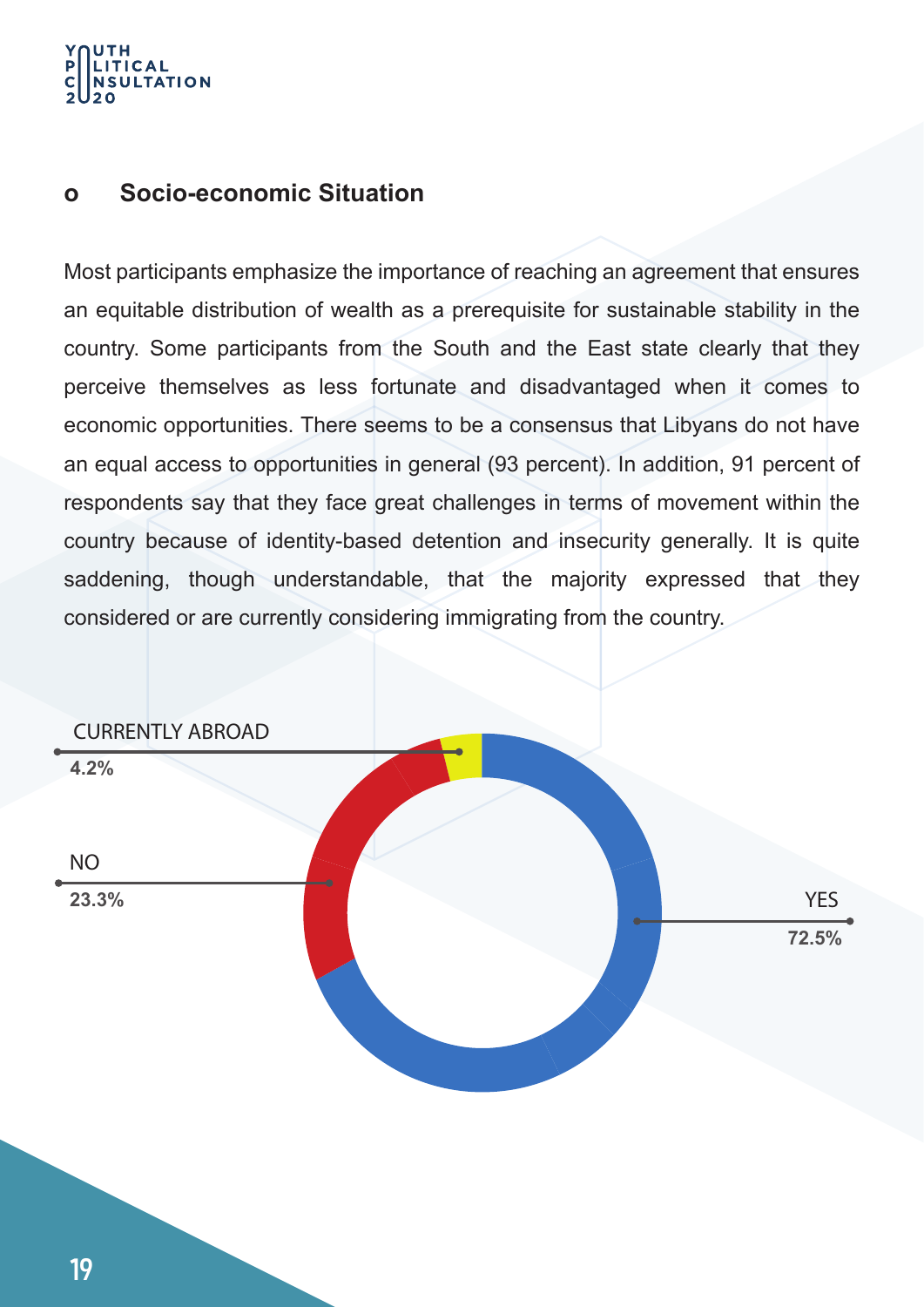#### UTH<br>Litical Y<br>P **NSULTATION**  $\overline{2}$  $20$

**Do you think that not reaching a political settlement will have an impact the Libyan economy?**

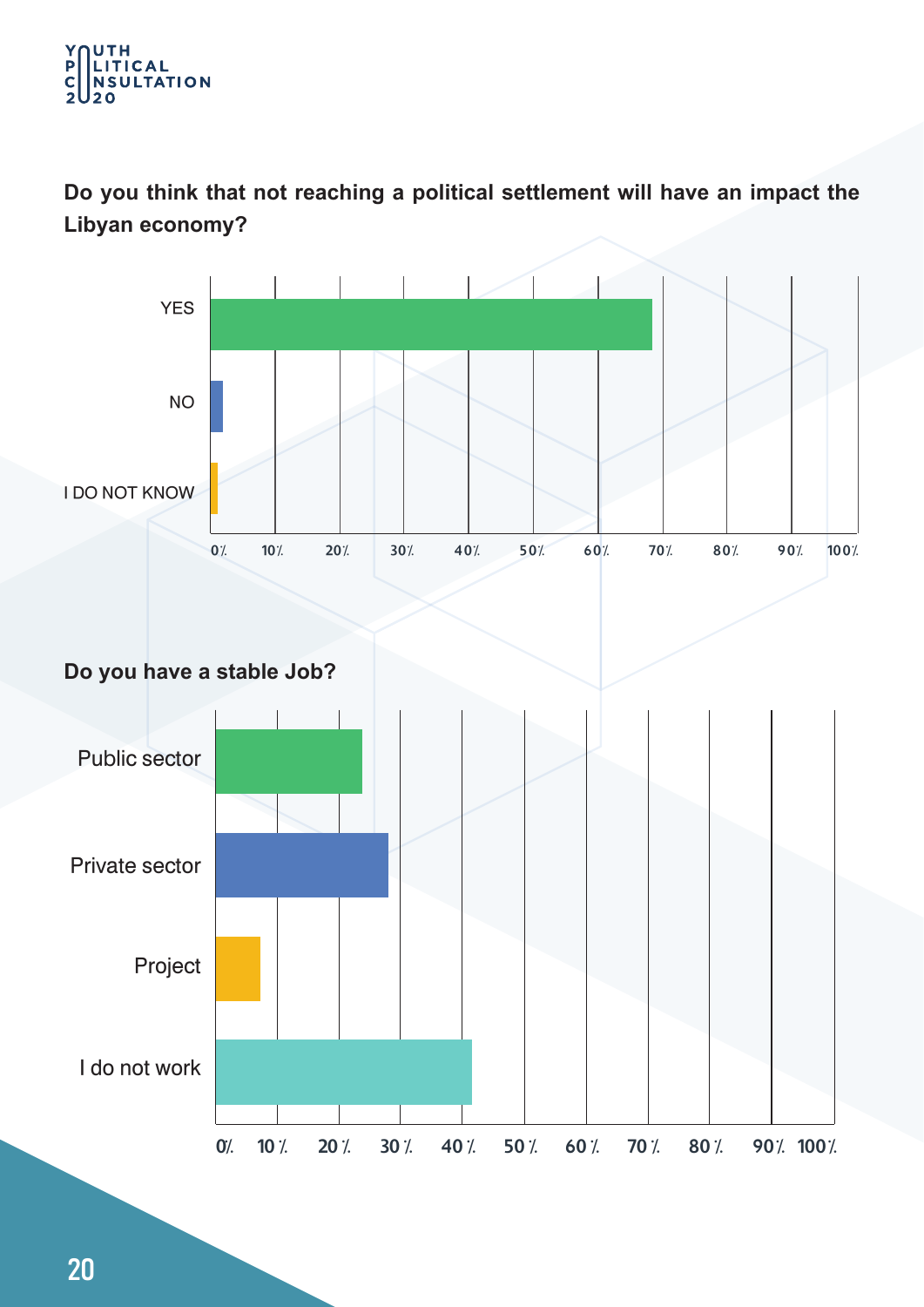#### UTH **TTICAL ULTATION**

#### **The Way Forward:**

Economically, the state must assume its responsibility in developing the necessary financial tools for the youth to launch economic projects in a safe environment by ensuring protection for small-scale projects. One way to do this is by standardizing the exchange rates, eliminating tax restrictions on such projects, and easing the process of obtaining loans for young people.

- The state needs to support the establishment of business incubators to provide technical support and training for young entrepreneurs.
- There is an imminent need for a comprehensive community-wide dialogue between the various actors involved in the conflict. A process of national reconciliation and the implementation of transitional justice are a must.
- The government must focus on eliminating security threats against civilians, especially gangs and militias that engage in identity-based kidnappings and harassment.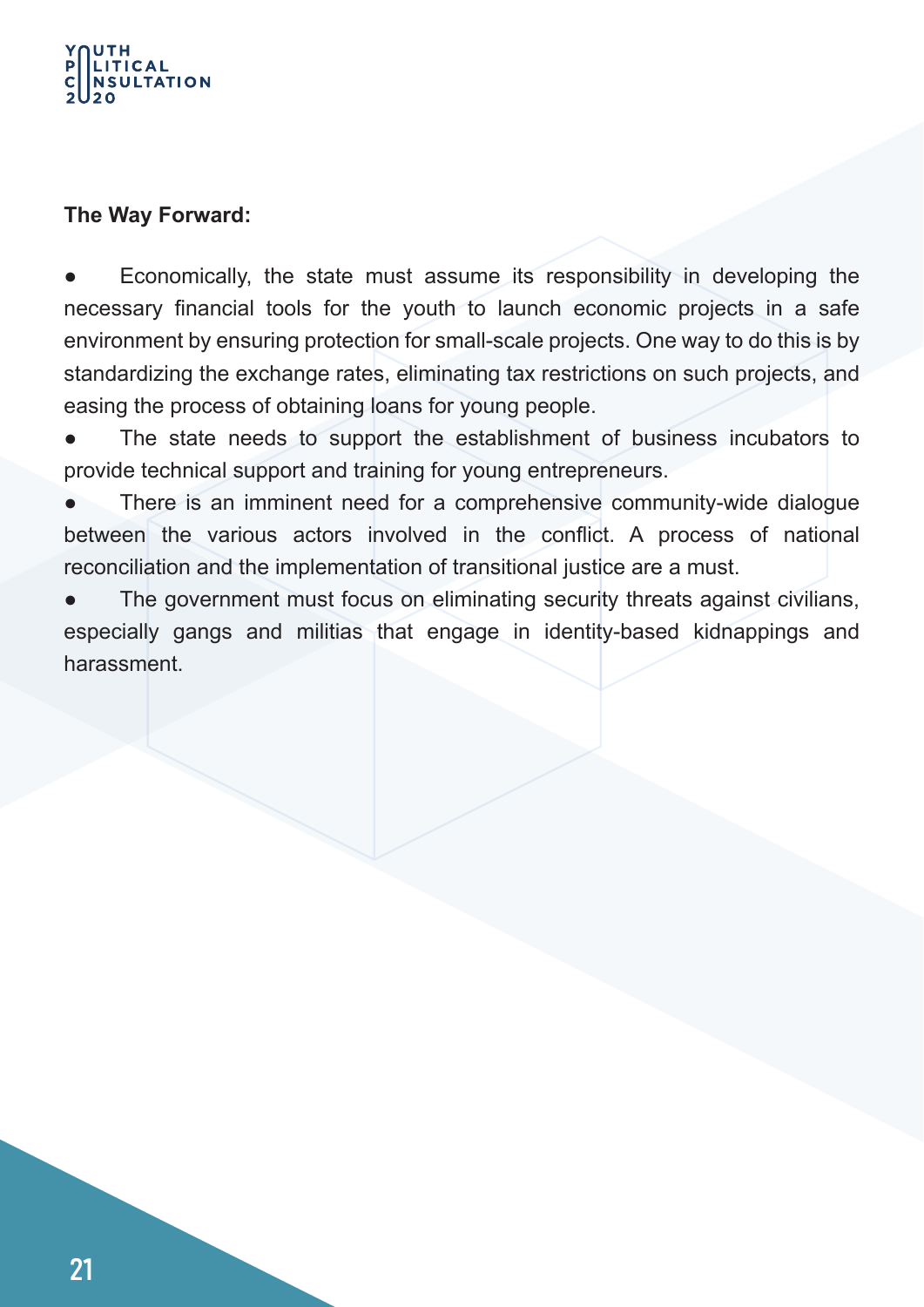### **ITICAL JLTATION**

#### **Conclusion**

Our consultation shows that the Libyan youth are becoming more frustrated than ever with the current situation in the country. Distrust in state institutions, especially those that emerged from the 2015 Skhirat Agreement, is growing. These results are consistent with previous studies, including a larger survey in Libya conducted by the Arab Barometer project in 2019. Despite the fact that the participants in this consultation come from different backgrounds and different parts of the country, there seems to be a general consensus on several key issues. Participants agree on the assessment that the current agreement failed to lay a firm basis for a smooth political transition, and that there needs to be fundamental changes within the current governance structure, that draws out clear and concise duties for each branch of government, with a firm mechanism of monitoring and accountability, during the next phase of transition. Young people have also clearly stated that the current political actors are not legitimate representatives of the will of Libyan people, therefore, are not mandated to determine Libya's destiny, any agreement must ultimately aim to achieve a general election that is based within a strong constitutional framework, hence, a permanent democratic state.

Therefore, youth emphasize the importance of utilizing the upcoming period to building a solid constitutional framework to govern the political game in the country and initiate a national reconciliation process. Young Libyans strongly believe that the duration of the new settlement must have a strict time frame, and a clause that allows for the removal of underperforming public officials. They also stressed that the role of the state throughout the duration of the settlement must only focus on the key issues of providing basic services, fighting corruption, national reconciliation, the constitution, a general election, and helping the youth economically.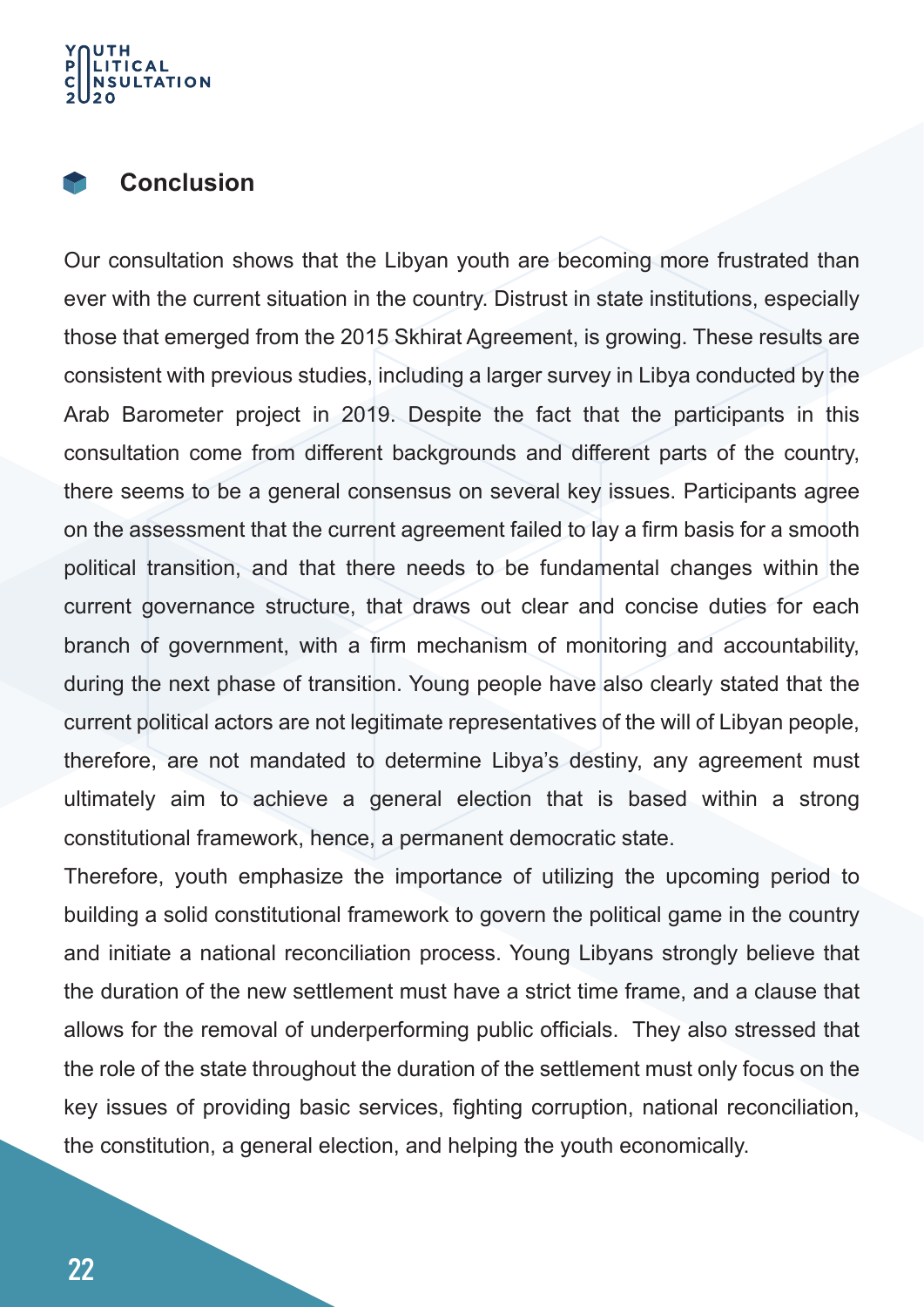# **JLTATION**

#### **Recommendations**

Throughout the report we have suggested numerous recommendation that young Libyans believe would ease the poor living conditions, and contribute to ending the ongoing conflict and political turmoil, in an effort to consolidate our recommendations we have listed several key recommendations for both; decision makers and the wider Libyan public.

#### **o Recommendations to decision-makers:**

Any new agreement must bring an end to the ill-functioning political bodies that led the country to its current state of division and fragmentation.

General elections must not happen without a solid constitutional basis. Therefore, there should be a referendum on the constitution within a year at most.

The new government's mandate must focus on specific issues related to the current priorities for ending the transition, (basic services, fighting corruption, national reconciliation, the constitution, a general election)

The government needs to work towards building a decentralized state by empowering local governments. All state institutions must be monitored and held accountable if they fail to serve the Libyan people.

As part of the settlement, a stringent independent monitoring, evaluation and accountability mechanism needs to be incorporated within the agreement, violations and underperformance needs to be managed and dealt with swiftly and decisively.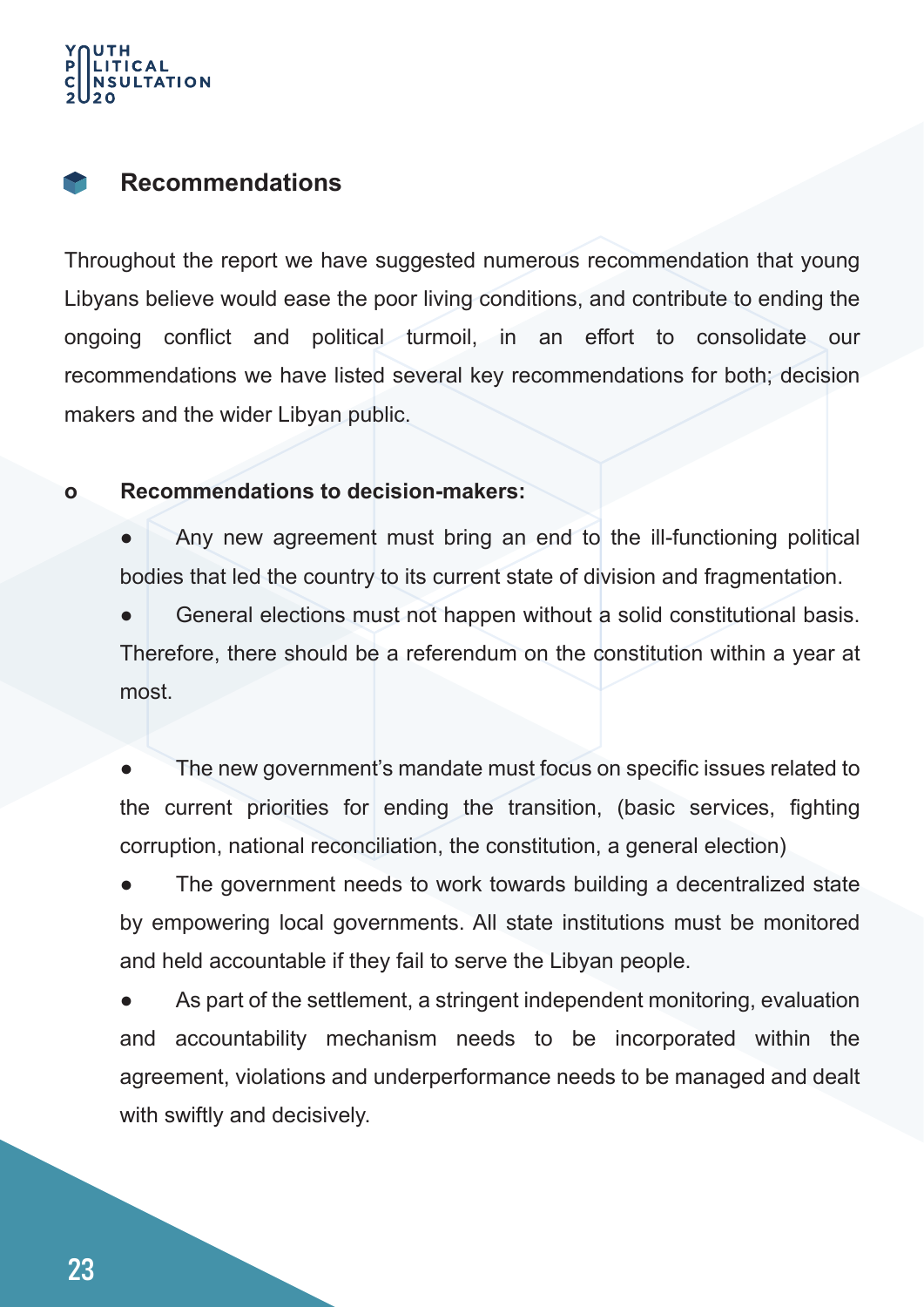# **TATION**

An independent commission needs to be created, to combat all forms of corruption, (financial, administrative, etc.), and reassess the internal governance of state institutions and organizations.

The new government should unite and restructure the security forces. These forces need to be filtered and trained both physically and mentally to put the interest of the general public before their own, their leaders, or their regions' interests.

All warring factions must end the presence of mercenaries and foreign fighters in Libya. Factions need to refrain from engaging in proxy wars that bring nothing but destruction to the country.

An internationally supported National Reconciliation initiative must be launched and adopted by all parties to address grievances, and achieve lasting peace.

The new government needs to create an inviting, welcoming environment for young people to launch economic projects and engage in entrepreneurship.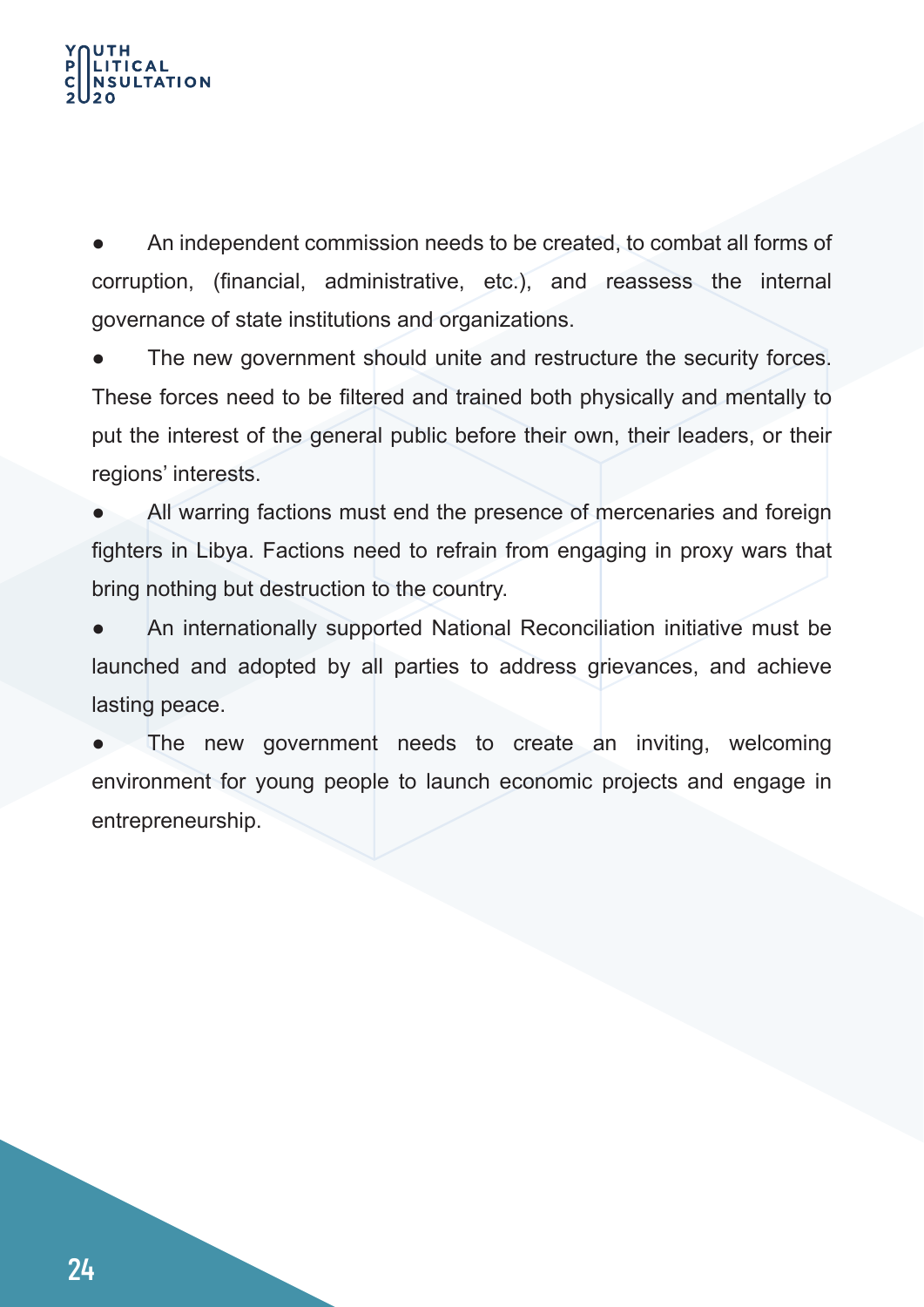# $ITICAL$ **JLTATION**

#### **o Recommendation for wider society**

Libyans must insist on having their voices heard in regards to the constitution. Public figures and civil society organizations need to educate the public on the importance of the constitution and to explain its content in preparation for a referendum.

The public needs to hold the government accountable for its actions, and underperformance.

Civic engagement needs to increase significantly, to ensure better representation, and the voices of Independent young Libyans is heard at all levels of government.

The Libyan people are required to engage in a national conversation to address grievances and all the suffering they went through in recent years. A process of national reconciliation must take place at the, national, regional, local and community levels to ensure success.

#### **Would you enroll in a body, that represents Youth, for example a "national youth Council", if it exists?**

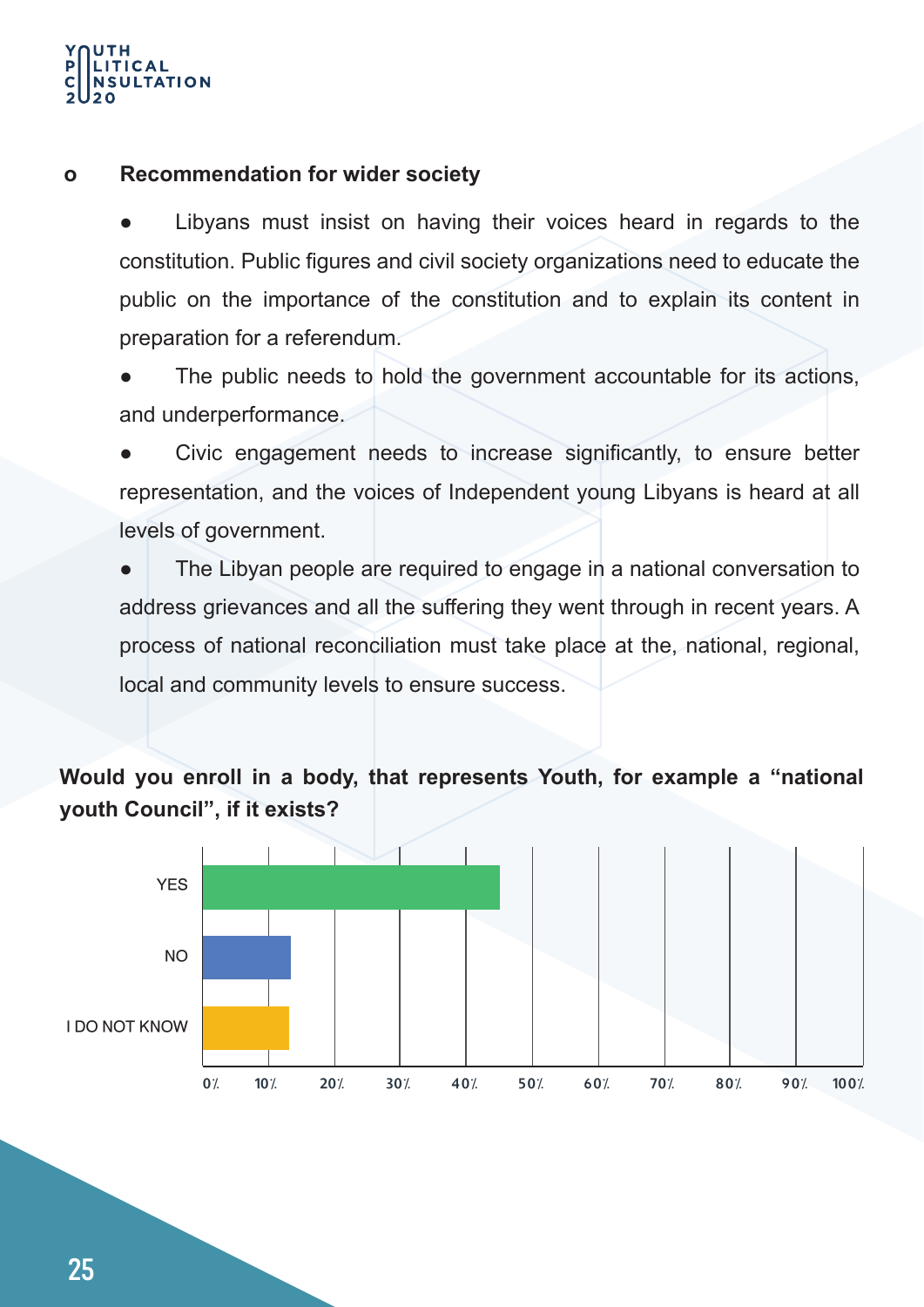

# **Acknowledgments**

Mohamed Abufalgha, Data Analyst

Mohamed Alyaseer, Branding

Nada Abusriwil, Translator

Salmin Eljawhari

Ashour Salah Abdulaziz. Professo at Sabha University

Ahmed Al Hadad, humanitarian activist

Mariam Hoenet, Legal consultant, Women empowerment **ACTIVIST** 

Mariam Al Atresh, consultant, Women empowerment **ACTIVIST** 

Al Sedeg Mohamed Muktar Haded, Legal Activist

Dr. Abu Baker Sasi Abdul Gader, Dean of Zaitouna **UNIVERSITY**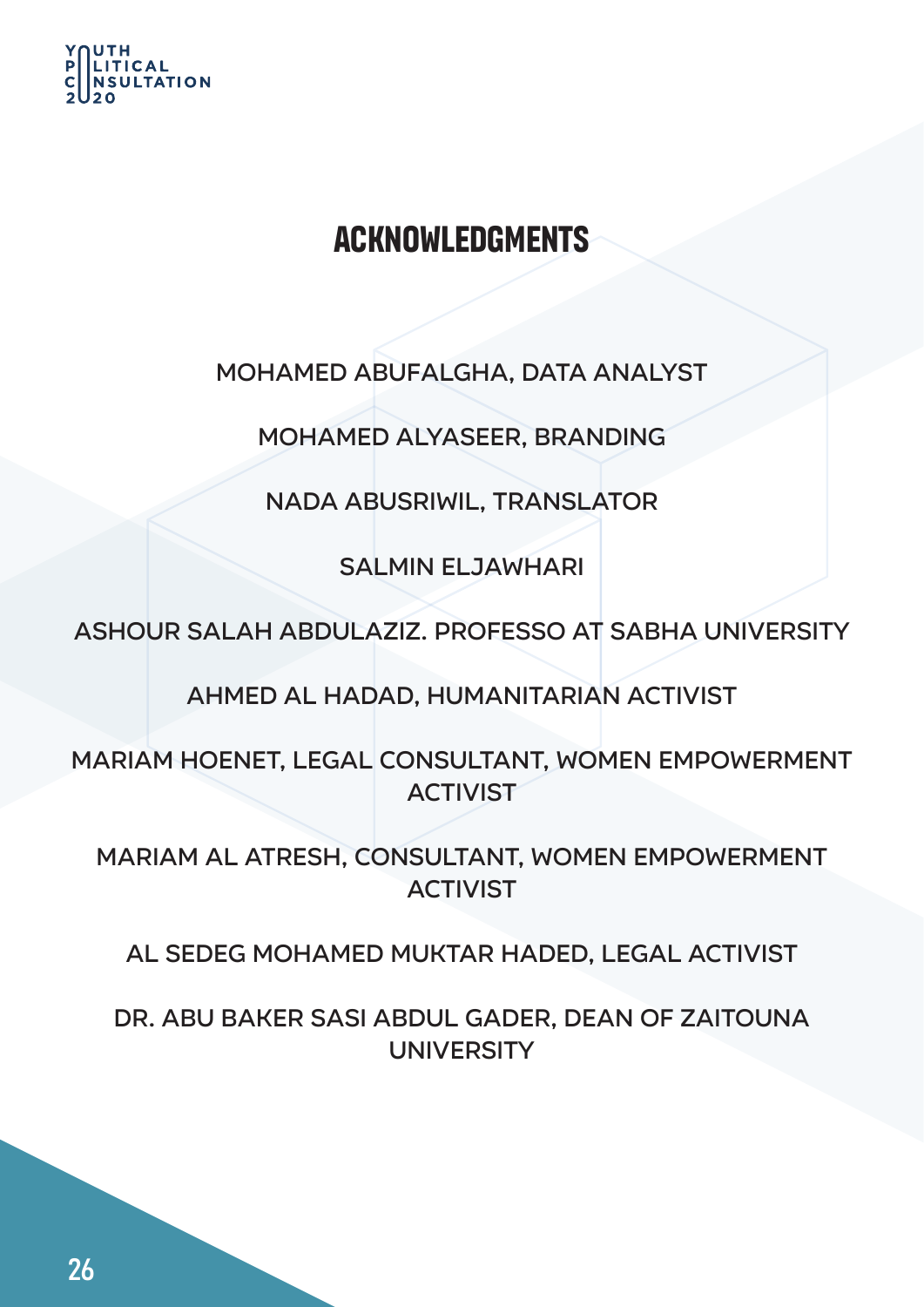

# **Project Team (Biographies)**

Mounia Attiga, Strategist & Supervisor

Mohamed Meloud, Main Researcher

Ahmed Bhih, Media specialist

Alaa Attiga, Public Relations

Wafia Seif Al Naser, Political and Governance **EXPERT** 

Ahmed Siala: Researcher and communications

Mohamed Hamadi: Researcher

Younes Najem : Researcher

Maysem Al Mabrouk : Research Coordinator

Abu Baker Lndi: Researcher